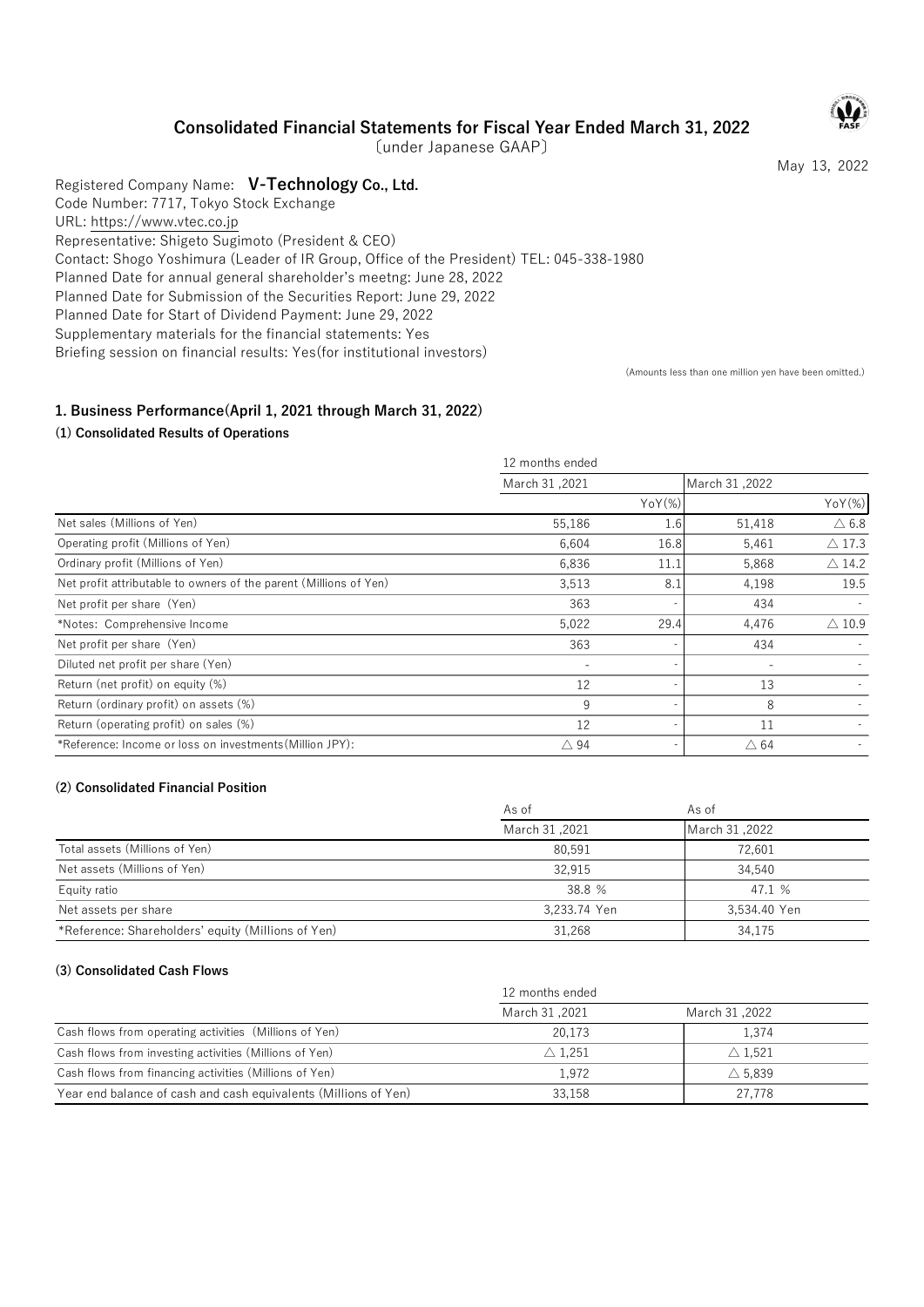# 2. Dividends

|                                                                                                                                                                                                            |                                                                | Year ended             | March 31 2023                                          |
|------------------------------------------------------------------------------------------------------------------------------------------------------------------------------------------------------------|----------------------------------------------------------------|------------------------|--------------------------------------------------------|
|                                                                                                                                                                                                            | March 31 2021                                                  | March 31 2022 Forecast |                                                        |
| 1Q-end dividends per share (Yen)                                                                                                                                                                           |                                                                |                        |                                                        |
| 2Q-end dividends per share (Yen)                                                                                                                                                                           | 60.00                                                          | 60.00                  | 60.00                                                  |
| 3Q-end dividends per share (Yen)                                                                                                                                                                           |                                                                |                        |                                                        |
|                                                                                                                                                                                                            |                                                                |                        |                                                        |
| Year-end dividends per share (Yen)                                                                                                                                                                         | 60.00                                                          | 60.00                  | 60.00                                                  |
| Anual dividends per share (Yen)<br>(Note) Revisions to the most recently announced dividend forecast: None<br>3. Forecast for the Fiscal Year ending March 31, 2022 (April 1, 2021 through March 31, 2022) | 120.00                                                         | 120.00                 | 120.00                                                 |
|                                                                                                                                                                                                            | (%: Changes from corresponding period of previous fiscal year) |                        |                                                        |
| Net sales (Millions of Yen)                                                                                                                                                                                |                                                                |                        | 45,000<br>$\triangle$ 12.5                             |
| Operating profit (Millions of Yen)                                                                                                                                                                         |                                                                |                        | 4,500<br>$\triangle$ 17.6                              |
| Ordinary profit (Millions of Yen)<br>Net profit attributable to owners of the parent (Millions of Yen)                                                                                                     |                                                                |                        | $\triangle$ 25.0<br>4,400<br>$\triangle$ 30.9<br>2,900 |

# 3. Forecast for the Fiscal Year ending March 31, 2022 (April 1, 2021 through March 31, 2022)

| Net sales (Millions of Yen)                                                                                                                                                                                                                                                                                                                                                                                                                    |                         |                                | 45,000                   | $\triangle$ 12.5               |
|------------------------------------------------------------------------------------------------------------------------------------------------------------------------------------------------------------------------------------------------------------------------------------------------------------------------------------------------------------------------------------------------------------------------------------------------|-------------------------|--------------------------------|--------------------------|--------------------------------|
| Operating profit (Millions of Yen)                                                                                                                                                                                                                                                                                                                                                                                                             |                         |                                | 4,500                    | $\triangle$ 17.6               |
| Ordinary profit (Millions of Yen)                                                                                                                                                                                                                                                                                                                                                                                                              |                         |                                | 4,400                    | $\triangle$ 25.0               |
| Net profit attributable to owners of the parent (Millions of Yen)                                                                                                                                                                                                                                                                                                                                                                              |                         |                                | 2,900                    | $\triangle$ 30.9               |
| Net profit per share (Yen)                                                                                                                                                                                                                                                                                                                                                                                                                     |                         |                                | 299.92                   | —                              |
| (1) Changes in significant subsidiaries during the nine months ended March 31, 2022<br>(Changes in certain subsidiaries resulting in change in the scope of consolidation): None<br>(2) Changes in accounting policies, Changes in accounting estimates, or Restatement<br>a. Changes in accounting policies due to changes in accounting standards: Yes<br>b. Changes other than "a." above: None<br>c. Changes in accounting estimates: None |                         |                                |                          |                                |
| d. Restatements: None                                                                                                                                                                                                                                                                                                                                                                                                                          |                         |                                |                          |                                |
| (3) Number of Shares Outstanding (Common stock)                                                                                                                                                                                                                                                                                                                                                                                                |                         |                                |                          |                                |
| 1. Number of shares outstanding at end of year (Including treasury stock)                                                                                                                                                                                                                                                                                                                                                                      | As of March 31,<br>2022 | Number of shares<br>10,057,600 | As of March 31,<br>2021: | Number of shares<br>10,057,600 |
| 2. Number of treasury shares at end of year                                                                                                                                                                                                                                                                                                                                                                                                    | As of March 31,<br>2022 | 388,195                        | As of March 31,<br>2021: | 388,135                        |

## <NOTES>

### (3) Number of Shares Outstanding (Common stock)

|                                                                           |                 | Number of shares |                        | Number of shares |
|---------------------------------------------------------------------------|-----------------|------------------|------------------------|------------------|
| 1. Number of shares outstanding at end of year (Including treasury stock) | As of March 31. | 10.057.600       | As of <b>March 31.</b> | 10.057.600       |
|                                                                           | 2022            |                  | 2021:                  |                  |
| 2. Number of treasury shares at end of year                               | As of March 31. | 388,195          | As of <b>March 31.</b> | 388.135          |
|                                                                           | 2022            |                  | 2021:                  |                  |
| 3. Average number of shares outstanding (Cumulative quarterly period)     | As of March 31. | 9,669,444        | As of <b>March 31.</b> | 9,669,478        |
|                                                                           | 2022            |                  | 2021                   |                  |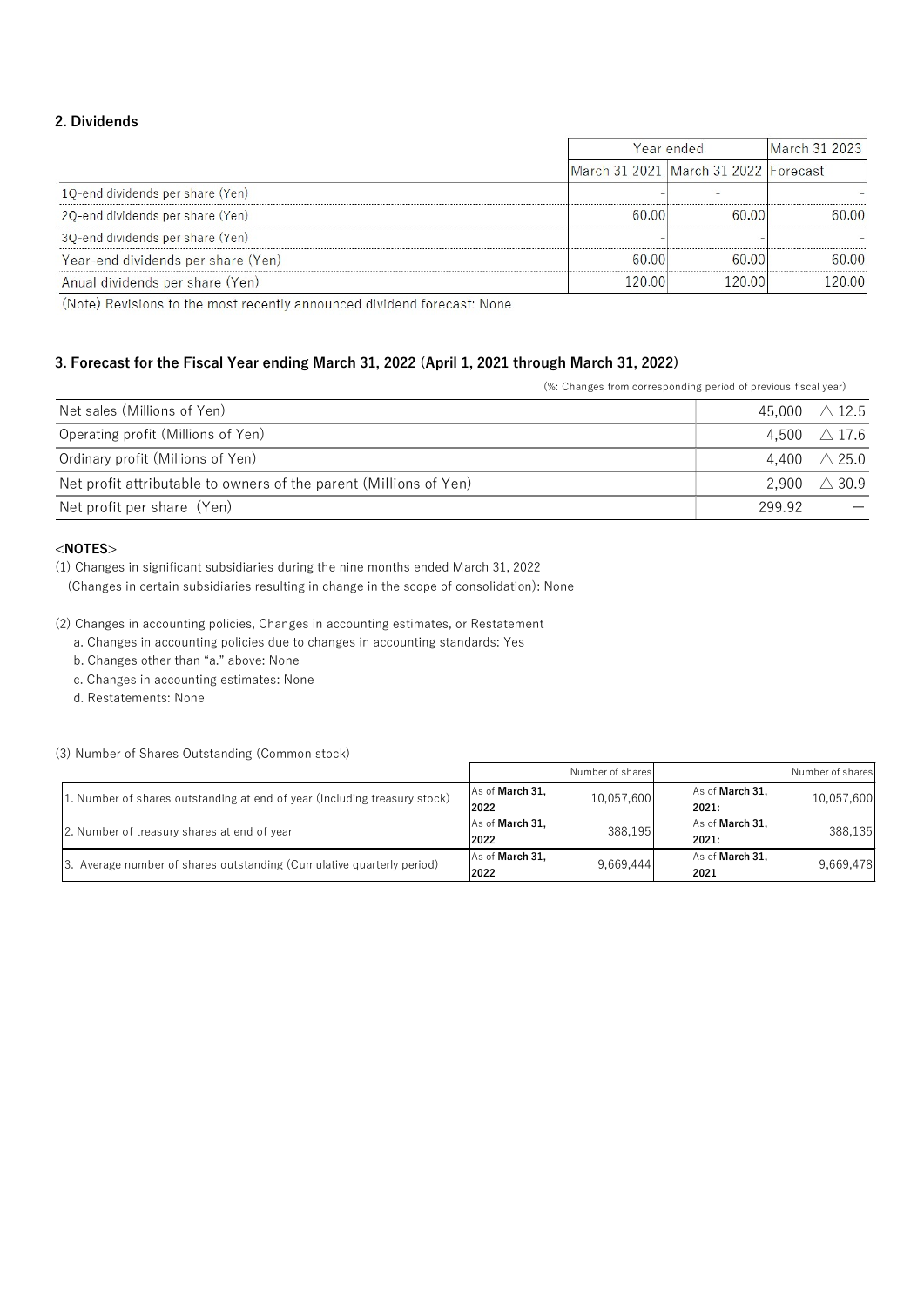# \*Reference: Overview of non-consolidated performance (April 1, 2021 through March 31, 2022)

| *Reference: Overview of non-consolidated performance (April 1, 2021 through March 31, 2022) |                                                  |                          |                          |                  |
|---------------------------------------------------------------------------------------------|--------------------------------------------------|--------------------------|--------------------------|------------------|
| (1) Non-consolidated operating results                                                      |                                                  |                          |                          |                  |
|                                                                                             | Year ended(%: Changes from previous fiscal year) |                          |                          |                  |
|                                                                                             | March 31,2021                                    |                          | March 31,20212           |                  |
|                                                                                             |                                                  | %                        |                          | %                |
| Net sales (Millions of Yen)                                                                 | 48,615                                           | 1.4                      | 39,366                   | $\triangle$ 19.0 |
| Operating profit (Millions of Yen)                                                          | 6,496                                            | 31.9                     | 4,269                    | $\triangle$ 34.3 |
| Ordinary profit (Millions of Yen)                                                           | 7,317                                            | 29.4                     | 5,447                    | $\triangle$ 25.6 |
| Net profit attributable to owners of the parent (Millions of Yen)                           | 5,411                                            | 45.9                     | 3,791                    | $\triangle$ 29.9 |
| Net profit per share (Yen)                                                                  | 559.66                                           | $\overline{\phantom{m}}$ | 392.14                   |                  |
| Diluted net profit per share (Yen)                                                          | $\overline{\phantom{m}}$                         | $\qquad \qquad -$        | $\overline{\phantom{m}}$ |                  |
|                                                                                             |                                                  |                          |                          |                  |
| (2) Non-consolidated financial position                                                     |                                                  |                          |                          |                  |
|                                                                                             | As of                                            | As of                    |                          |                  |
|                                                                                             | March 31,2021                                    |                          | March 31,2022            |                  |
| Total assets (Millions of Yen)                                                              | 71,398                                           |                          | 64,886                   |                  |
|                                                                                             | 30,389                                           |                          | 32,980                   |                  |
|                                                                                             | 42.6 %                                           |                          | 50.8 %                   |                  |
| Net assets (Millions of Yen)                                                                |                                                  |                          | 3,410.78 Yen             |                  |
| Equity ratio                                                                                | 3,142.19 Yen                                     |                          |                          |                  |
| Net assets per share                                                                        |                                                  |                          |                          |                  |
| *Reference: Shareholders' equity (Millions of Yen)                                          | 30,383                                           |                          | 32,980                   |                  |
|                                                                                             |                                                  |                          |                          |                  |

### (2) Non-consolidated financial position

|                                                    | As of          | As of          |
|----------------------------------------------------|----------------|----------------|
|                                                    | 2021, March 31 | 2022. March 31 |
| Total assets (Millions of Yen)                     | 71.398         | 64.886         |
| Net assets (Millions of Yen)                       | 30,389         | 32,980         |
| Equity ratio                                       | 42.6 %         | 50.8%          |
| Net assets per share                               | 3.142.19 Yen   | 3.410.78 Yen   |
| *Reference: Shareholders' equity (Millions of Yen) | 30,383         | 32,980         |

\* The forward-looking statements in this document, including earnings forecasts, are based on information currently available to the Company and certain assumptions that the Company believes to be reasonable.Actual results may differ materially from these statements due to a variety of factors. For the assumptions underlying the forecasts and precautions regarding their use, please refer to "1. Operating Results (4) Outlook" on page 3 of the attached materials.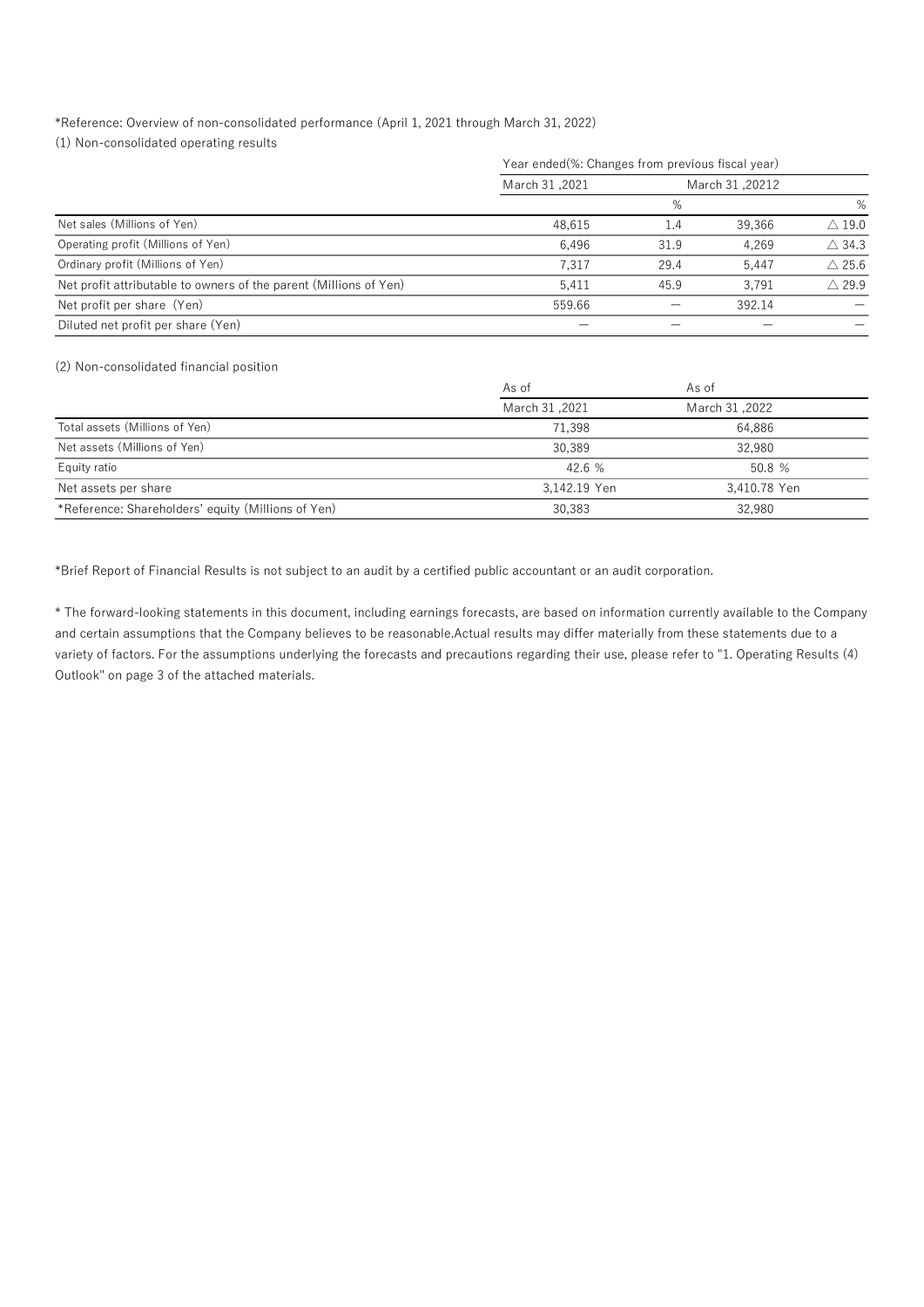# **Index**

| 1. Outlook of Operating Performance and Financial Positionr                                                         | $5 - 7$   |
|---------------------------------------------------------------------------------------------------------------------|-----------|
| (1) Outlook of Operating Performance                                                                                | $5 - 6$   |
| (2) Outlook of Assets, Liabilities and Net Assets                                                                   | 6         |
| (3) Outlook of Cash Flows                                                                                           | $6 - 7$   |
| (4) Outlook of Consolidated Forecast and Other Forecasts                                                            |           |
| (5) Basic Policy of Profit Sharing and Dividends for the Current and the Next Fiscal Years                          | 7         |
| 2. Basic Rationale for Section of Accounting Standards                                                              | 7         |
| 3. Consolidated Financial Statements and Major Notes                                                                | $8 - 19$  |
| <b>Consolidated Balance Sheets</b><br>(1)                                                                           | $8 - 9$   |
| (2) Consolidated Statements of Income                                                                               | $10 - 11$ |
| <consolidated income="" of="" statements=""></consolidated>                                                         | 10        |
| <consolidated comprehensive="" income="" of="" statement=""></consolidated>                                         | 11        |
| (3) Consolidated statement of shareholders' equity                                                                  | $11 - 13$ |
| (4) Consolidated Statements of Cash Flows                                                                           | $14 - 15$ |
| (5) Notes on Consolidated Financial Statements                                                                      | $16 - 19$ |
| <notes assumptions="" concern="" going="" on=""></notes>                                                            | 16        |
| <note amount="" changes="" equity="" in="" occurrence="" of="" on="" shareholder's="" significant="" the=""></note> | 16        |
| <changes accounting="" in="" policies=""></changes>                                                                 | 16        |
| <changes accounting="" in="" policies=""></changes>                                                                 | 16        |
| <segment etc.="" information=""></segment>                                                                          | $17 - 18$ |
| <per data="" share=""></per>                                                                                        | 19        |
| <subsequent events=""></subsequent>                                                                                 | 19        |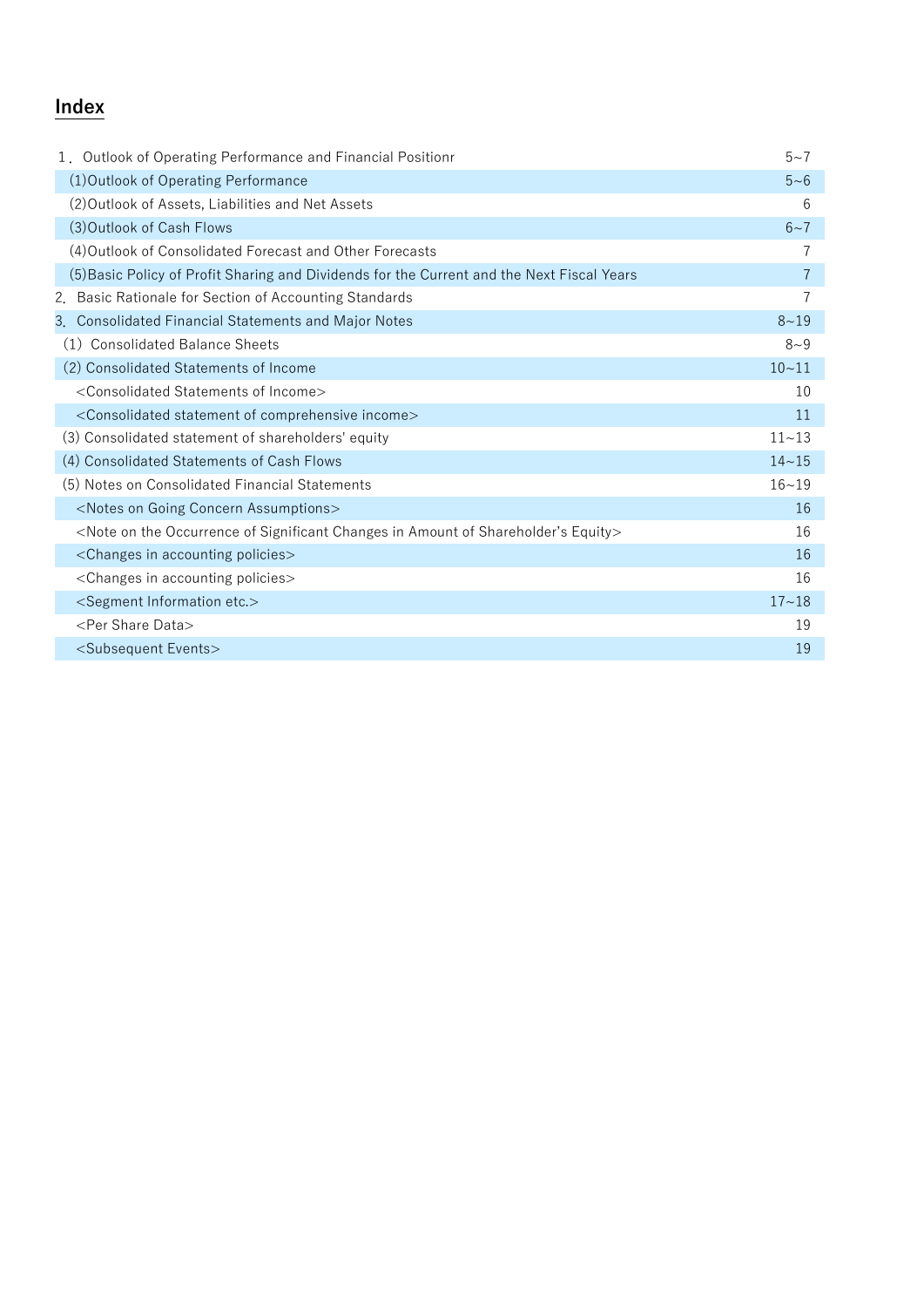# 1. Outlook of Operating Performance and Financial Position

# (1) Outlook of Operating Performance

During the consolidated fiscal year under review, the global economy as a whole showed a gradual recovery trend as "the new normal" progressed. However, the worsening situation in Ukraine, the impact of the "quantitative tightening" policy of the U.S. on the economies of various countries, the deadlock in China's "zero-corona policy" and the start of lockdowns in major cities, and other factors further increased uncertainty about the future of the global economy.

### (Net Sales & Incomes)

Consolidated net sales for the fiscal year were 51,418 million yen (compared to net sales of 55,186 million yen for the same period last year), operating income was 5,461 million yen (compared to operating income of 6,604 million yen for the same period last year), and ordinary income was 5,868 million yen (compared to ordinary income of 6,836 million yen for the same period last year), and net income attributable to owners of the parent was 4,198 million yen (compared with net income attributable to owners of the parent of 3,513 million yen in the same period of the previous fiscal year).

### (Orders &Backlogs)

Orders received by the Group for the fiscal year totaled 53,200 million yen (36,980 million yen in the same period of the previous year), and the order backlog was 42,721 million yen (40,939 million yen in the same period of the previous year).

Segment results are as follows. The reporting segments have been changed since the current consolidated fiscal year, and the following year-on-year comparisons are based on the figures for the same period of the previous year, which have been reclassified into the segment categories after the change.

# Business Segments (FPD Business)

In the flat panel display (FPD) equipment business, capital investment in FPDs was made mainly in in China. As a result, orders received by the Group's FPD business during the fiscal year were 43,965 million yen (31,405 million yen in the same period of the previous year), and the order backlog was 36,093 million yen (35,511 million yen in the same period of the previous year).

 As for the consolidated results of the FPD business of the Group for the fiscal year, net sales were 43,375 million yen (52,941 million yen in the same period of the previous year) , and operating income was 5,103 million yen (6,752 million yen in the same period of the previous year).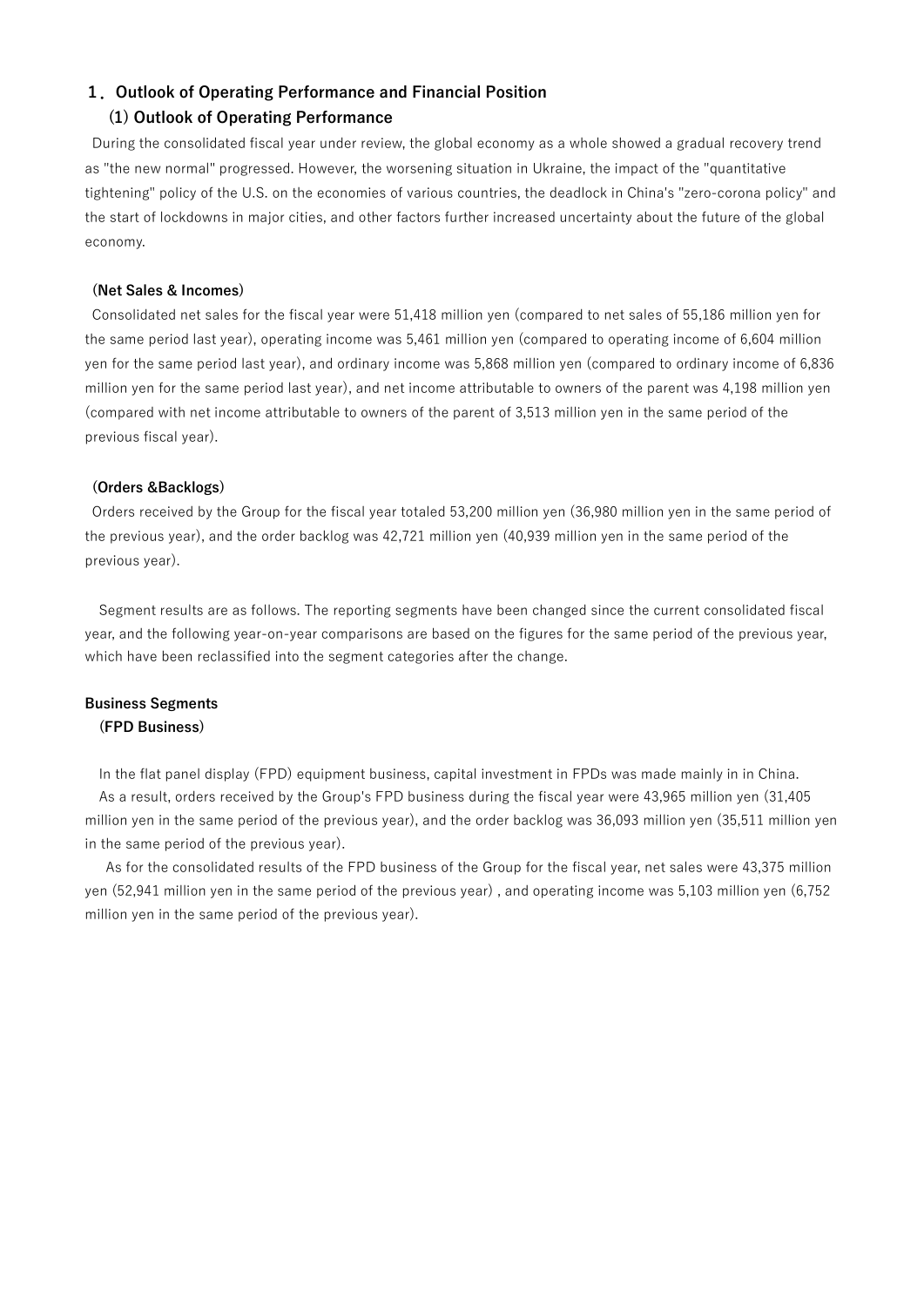# (Semiconductor Business)

In the semiconductor equipment business, capital investment related to silicon wafers was firm against the backdrop of a global shortage of semiconductors, and business negotiations continued for the expansion of existing plants.

 As a result, orders in the semiconductor business during the fiscal year totaled 9,137 million yen (compared with 5,427 million yen in the same period of the previous fiscal year), and the order backlog was 6,627 million yen (5,427 million yen in the same period of the previous fiscal year). Regarding the consolidated results of the our Group's semiconductor business for the fiscal year, net sales were 7,679 million yen (2,441 million yen in the same period of the previous fiscal year), and operating income was 553 million yen (2 million yen in the same period of the previous fiscal year).

## (2) Outlook of Assets, Liabilities and Net Assets

## 1. Assets

As of March 31, 2022, Total current assets amounted 63,085 million yen ,down 8,294 million yen from the previous fiscal year.This is mainly attributed to a 5,380 million yen decrease in " Cash and deposits " and a 4,548 million yen decrease in "Work in process".

Non-current assets increased by 304 million yen from the end of the previous consolidated fiscal year to 9,516 million yen. Contributing factors were a 673 million yen increase in "Construction in progress" and a 467 million yen increase in "Investments in securities". As a result, total assets decreased overall by 7,990 million yen compared to the previous fiscal year-end to 72,601 million yen.

## 2. Liabilities

As of March 31, 2022, Total current liabilities amounted to 27,061 million yen, down 7,134 million yen from the previous fiscal year. This is mainly attributed to a 6,726 million yen decrease in "Advances received".

Total non-current liabilities amounted to 10,999 million yen, up 2,480 million yen from the previous consolidated fiscal year. This is mainly attributed to a 2,720 million yen increase in "Long-term borrowings".

As a result, total Liabilities decreased overall by 9,615 million yen compared to the previous fiscal year-end to 38,060 million yen.

### 3. Net Assets

As of March 31, 2022, total net assets amounted to 34,540 million yen, up 1,625 million yen from the previous consolidated fiscal year ended March 31, 2021. This is mainly attributed to a 2,850 million yen increase in " retained earnings " and a 1,276 million yen increase in "Non-controlling interests".

## (3)Outlook of Cash Flows

Cash and cash equivalents (collectively, "Cash") at the the fiscal year ended March 31, 2022 decreased by 5,380 million yen compared to the end of the previous fiscal year, to 27,778million yen. The following is a summary of each cash flow situation.

## 1. Net cash provided by operating activities

Net cash provided by operating activities amounted to 1,374 million yen(the same period last year: provided 20,173 miliion). The major positive factors were a 6,450 million yen increase in" Net income before adjustment for taxes, etc. ", a 5,139 million yen decrease in " inventories " and an 1,351 million yen increase in "Depreciation". The major negative factors were a 7,352 million yen decrease in "Advances received", a 3,687 million yen decrease in "Corporate tax expense".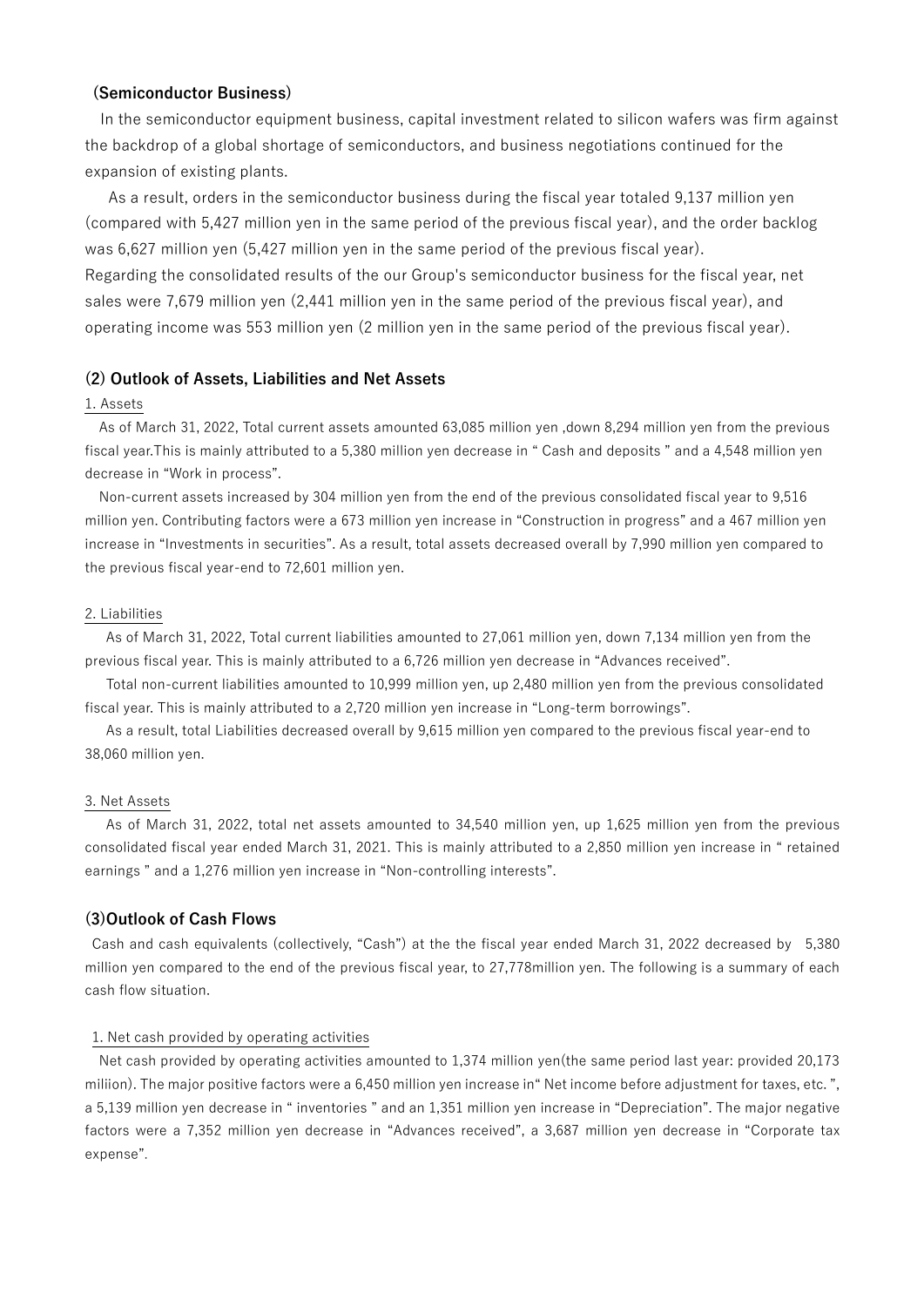# 2. Net cash used in investing activities

Net cash used in investing activities amounted to 1,521 million yen(the same period last year: used 1,521 miliion yen). These were mainly due to an income of 886 million yen for a sale of fixed assets and a payment of 2,048 million yen for Acquisition of tangible fixed assets.

# 3. Net cash provided by financing activities

Net cash provided by financing activities amounted to 1,974 million yen(the same period last year provided 4,074 miliion yen). The major positive factor was a 3,694 million yen increase in "Long-term borrowings". The major negative factors were a payment of 974 million yen for dividends paid and a payment of 821 million yen for dividends paid to non-controlling interests.

# (4) Explanation of Consolidated Forecast and Other Forecasts

We expect our semiconductor business, led by our group subsidiaries, to make great strides against the backdrop of the robust semiconductor market.

On the other hand, the spread of coronavirus infection in China and the continuation of the "Zero Corona Policy" are having an adverse impact on plant closures and logistics, and we expect some projects for the fiscal year ending March 2023 to be delayed.Under such circumstances, we expect 45,000 million yen in net sales (△12.5% YoY), 4,500 million yen in operating profit ( $\triangle 17.6\%$  YoY), 4,400 million yen in ordinary profit ( $\triangle 25.0\%$  YoY) and 2,900 million yen in profit attributable to owners of the parent  $(\triangle 30.9\%$  YonY).

Exports of FPD equipment, the Company's main product line, are mainly denominated in yen. Some transactions are denominated in foreign currencies, the Company hedges the risk of exchange rate fluctuations by entering into forward exchange contracts at the time of order receipt, as necessary. Therefore, the impact of exchange rate fluctuations on business is expected to be negligible.

# (5) Basic Policy of Profit Sharing and Dividends for the Current and the Next Fiscal Years

| forward exchange contracts at the time of order receipt, as necessary. Therefore, the impact of exchange rate         |               |                   |
|-----------------------------------------------------------------------------------------------------------------------|---------------|-------------------|
| fluctuations on business is expected to be negligible.                                                                |               |                   |
| *Above forecasts for next fiscal year were prepared based on information available at this time. Therefore,           |               |                   |
| actualresults may be affected by a number of important factors involving various risks and uncertainties and          |               |                   |
| materially different from those discussed in forward-looking statements.                                              |               |                   |
| Basic Policy of Profit Sharing and Dividends for the Current and the Next Fiscal Years<br>(5)                         |               |                   |
| Our basic policy on profit sharing and dividends is to attempt stable and continuous profit distribution according to |               |                   |
| our operating results. We also consider securing appropriate internal reserves in order to accomplish future business |               |                   |
| expansion through such as M&A, capital investment, R&D investment, and reinforcement of our management.               |               |                   |
|                                                                                                                       |               |                   |
| Based on this policy, we plan to pay a dividend of ¥60.00 per share (120.00 yen per year, including an interim        |               |                   |
| dividend of 60.00 yen) for the year-end dividend for the fiscal year ending March 2021. For the next fiscal year, we  |               |                   |
| plan to pay a dividend of 120.00 yen per share per year.                                                              |               |                   |
|                                                                                                                       |               |                   |
| <b>Fiscal Year</b>                                                                                                    | (Year ended)  | (Current)         |
|                                                                                                                       | March 31 2021 | March 31 2022     |
| Interim (Yen)                                                                                                         | 60.00         | 60.00 (Forecast)  |
| Year-end (Yen)                                                                                                        | 60.00         | 60.00 (Forecast)  |
| Anual dividends per share (Yen)                                                                                       | 120.00        | 120.00 (Forecast) |
|                                                                                                                       |               |                   |
| 2. Basic Rationale for Section of Accounting Standards                                                                |               |                   |
| In order to ensure comparability with domestic peer companies, we apply Japanese standards for accounting             |               |                   |
| standards. Regarding the application of IFRS, we are considering it appropriately and taking into consideration       |               |                   |
| various domestic and international situations.                                                                        |               |                   |

# 2.Basic Rationale for Section of Accounting Standards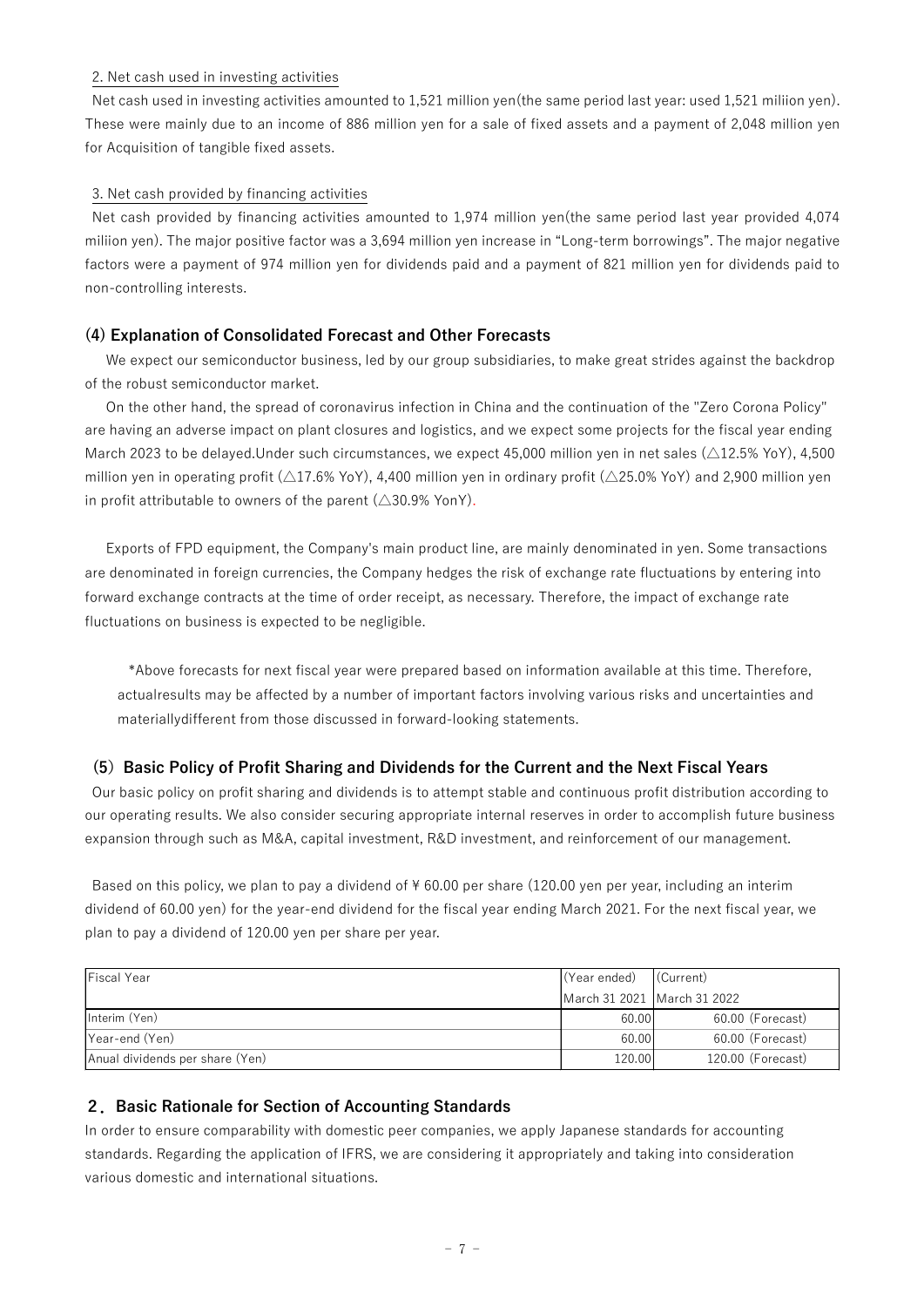# 3.Consolidated Financial Statements and Major Notes

# (1) Consolidated Balance Sheets

<Assets>

|                                                        |                      | (Millions of yen)    |
|--------------------------------------------------------|----------------------|----------------------|
|                                                        | As of March 31, 2021 | As of March 31, 2022 |
| Assets                                                 |                      |                      |
| Current assets                                         |                      |                      |
| Cash and deposits                                      | 33,278               | 27,898               |
| Notes and accounts receivable - trade                  | 19,329               | 19,537               |
| Electronically recorded monetary claims -<br>operating | 51                   | 246                  |
| Merchandise and finished goods                         | 196                  | 176                  |
| Work in process                                        | 13,977               | 9,428                |
| Raw materials and supplies                             | 1,783                | 1,801                |
| Other                                                  | 3,158                | 4,500                |
| Allowance for doubtful accounts                        | $\triangle$ 396      | $\triangle$ 503      |
| Total current assets                                   | 71,379               | 63,085               |
| Non-current assets                                     |                      |                      |
| Property, plant and equipment                          |                      |                      |
| <b>Buildings</b>                                       | 799                  | 992                  |
| Accumulated depreciation                               | $\triangle$ 329      | $\triangle$ 392      |
| Buildings, net                                         | 470                  | 600                  |
| Machinery and equipment                                | 6,074                | 5,160                |
| Accumulated depreciation                               | $\triangle$ 3,811    | $\triangle$ 3,649    |
| Machinery and equipment, net                           | 2,263                | 1,510                |
| Tools, furniture and fixtures                          | 2,386                | 2,332                |
| Accumulated depreciation                               | $\triangle$ 1,760    | $\triangle$ 1,853    |
| Tools, furniture and fixtures, net                     | 626                  | 479                  |
| Land                                                   | 63                   | 495                  |
| Construction in progress                               | 953                  | 1,627                |
| Other                                                  | 17                   | 21                   |
| Accumulated depreciation                               | $\triangle$ 12       | $\triangle$ 14       |
| Other, net                                             | 5                    | $\overline{7}$       |
| Total property, plant and equipment                    | 4,382                | 4,720                |
| Intangible assets                                      |                      |                      |
| Goodwill                                               | 1,104                | 930                  |
| Patent right                                           | 37                   | 25                   |
| Other                                                  | 483                  | 540                  |
| Total intangible assets                                | 1,625                | 1,495                |
| Investments and other assets                           |                      |                      |
| Shares of subsidiaries and associates                  | 1,167                | 1,002                |
| Investment securities                                  | 193                  | 660                  |
| Deferred tax assets                                    | 1,306                | 1,018                |
| Other                                                  | 560                  | 650                  |
| Allowance for doubtful accounts                        | $\triangle$ 23       | $\triangle31$        |
| Total investments and other assets                     | 3,203                | 3,300                |
| Total non-current assets                               | 9,212                | 9,516                |
| Total assets                                           | 80,591               | 72,601               |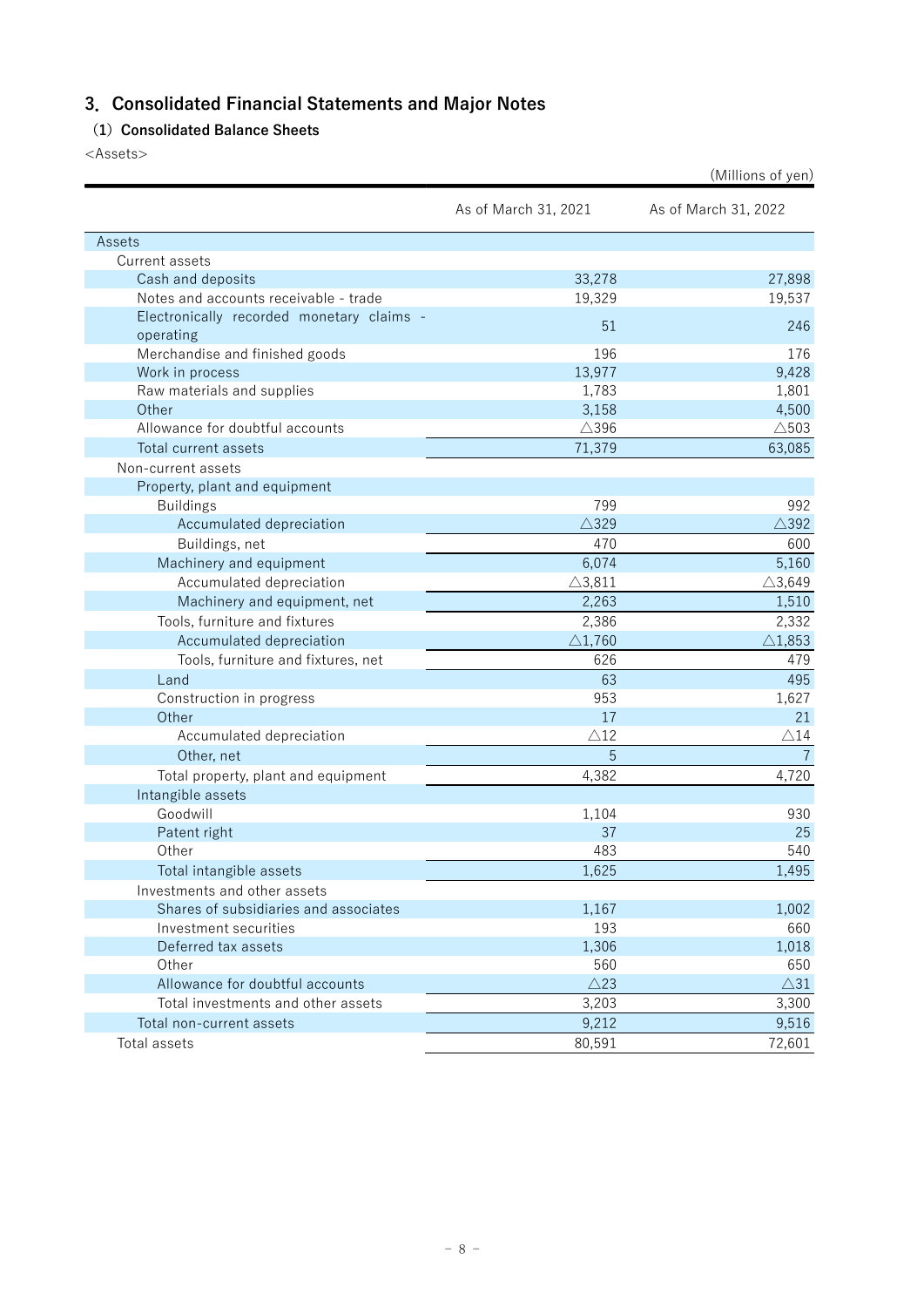|                                                          | As of March 31, 2021 | As of March 31, 2022 |
|----------------------------------------------------------|----------------------|----------------------|
| Liabilities                                              |                      |                      |
| <b>Current liabilities</b>                               |                      |                      |
| Notes and accounts payable - trade                       | 6,477                | 6,323                |
| recorded<br>obligations<br>Electronically                |                      |                      |
| operating                                                | 5,264                | 4,546                |
| Short-term borrowings                                    | 120                  | 394                  |
| Current portion of long-term borrowings                  | 2,796                | 2,911                |
| Accounts payable - other                                 | 818                  | 724                  |
| Income taxes payable                                     | 2,288                | 767                  |
| Advances received                                        | 15,061               | 8,334                |
| Provision for bonuses                                    | 373                  | 386                  |
| Provision for product warranties                         | 634                  | 2,041                |
| Provision for loss on orders received                    | 19                   | 82                   |
| Other                                                    | 340                  | 547                  |
| Total current liabilities                                | 34,195               | 27,061               |
| Non-current liabilities                                  |                      |                      |
| Long-term borrowings                                     | 12,964               | 10,243               |
| Deferred tax liabilities                                 | 6                    | $\overline{7}$       |
| Retirement benefit liability                             | 224                  | 372                  |
| Asset retirement obligations                             | 136                  | 140                  |
| Provision for share awards                               | 79                   | 156                  |
| Other                                                    | 68                   | 78                   |
| Total non-current liabilities                            | 13,480               | 10,999               |
| <b>Total liabilities</b>                                 | 47,676               | 38,060               |
| Net assets                                               |                      |                      |
| Shareholders' equity                                     |                      |                      |
| Share capital                                            | 2,847                | 2,847                |
| Capital surplus                                          | 2,977                | 2,503                |
| Retained earnings                                        | 27,262               | 30,113               |
| Treasury shares                                          | $\triangle$ 1,916    | $\triangle$ 1,916    |
| Total shareholders' equity                               | 31,172               | 33,548               |
| Accumulated other comprehensive income                   |                      |                      |
| Valuation difference on available-for-sale<br>securities | 6                    | 79                   |
| Foreign currency translation adjustment                  | 89                   | 546                  |
| Total accumulated other comprehensive<br>income          | 96                   | 626                  |
| Share acquisition rights                                 | 5                    |                      |
| Non-controlling interests                                | 1,641                | 365                  |
| Total net assets                                         | 32,915               | 34,540               |
| Total liabilities and net assets                         | 80,591               | 72,601               |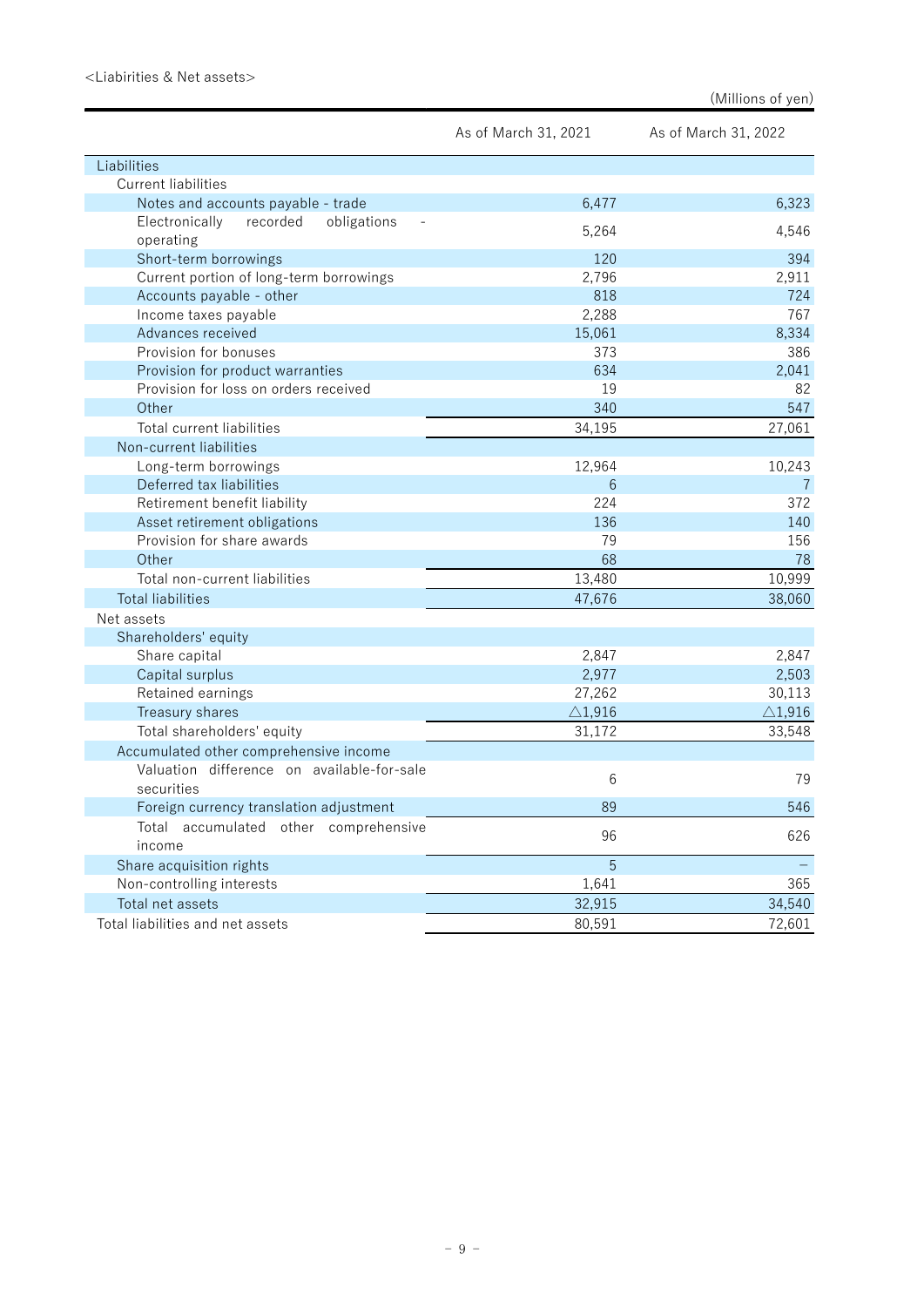# (2) Consolidated Statements of Income

<Consolidated Statements of Income>

|                                                                |                                     | (Millions of yen)                   |
|----------------------------------------------------------------|-------------------------------------|-------------------------------------|
|                                                                | Fiscal year ended<br>March 31, 2021 | Fiscal year ended<br>March 31, 2022 |
| Net sales                                                      | 55,186                              | 51,418                              |
| Cost of sales                                                  | 39,481                              | 35,932                              |
| Gross profit                                                   | 15,704                              | 15,486                              |
| Selling, general and administrative expenses                   | 9,100                               | 10,024                              |
| Operating profit                                               | 6,604                               | 5,461                               |
| Non-operating income                                           |                                     |                                     |
| Interest and dividend income                                   | 22                                  | 30                                  |
| Subsidy income                                                 | 138                                 | 30                                  |
| Gain on donation                                               | 74                                  |                                     |
| Foreign exchange gains                                         | 122                                 | 354                                 |
| Other                                                          | 38                                  | 102                                 |
| Total non-operating income                                     | 395                                 | 518                                 |
| Non-operating expenses                                         |                                     |                                     |
| Interest expenses                                              | 54                                  | 42                                  |
| Share of loss of entities accounted for using equity<br>method | 94                                  | 64                                  |
| Other                                                          | 14                                  | 5                                   |
| Total non-operating expenses                                   | 163                                 | 111                                 |
| Ordinary profit                                                | 6,836                               | 5,868                               |
| Extraordinary income                                           |                                     |                                     |
| Gain on sale of non-current assets                             | 271                                 | 834                                 |
| Other                                                          | 28                                  | 17                                  |
| Total extraordinary income                                     | 299                                 | 852                                 |
| <b>Extraordinary losses</b>                                    |                                     |                                     |
| Loss on sale of non-current assets                             | 0                                   |                                     |
| Loss on retirement of non-current assets                       | 78                                  | 19                                  |
| Impairment losses                                              |                                     | 238                                 |
| Other                                                          | $\mathbf{3}$                        | 12                                  |
| Total extraordinary losses                                     | 82                                  | 269                                 |
| Profit before income taxes                                     | 7,054                               | 6,450                               |
| Income taxes - current                                         | 3,049                               | 1,849                               |
| Income taxes - deferred                                        | $\triangle$ 587                     | 345                                 |
| Total income taxes                                             | 2,462                               | 2,194                               |
| Profit                                                         | 4,592                               | 4,255                               |
| Profit attributable to non-controlling interests               | 1,078                               | 57                                  |
| Profit attributable to owners of parent                        | 3,513                               | 4,198                               |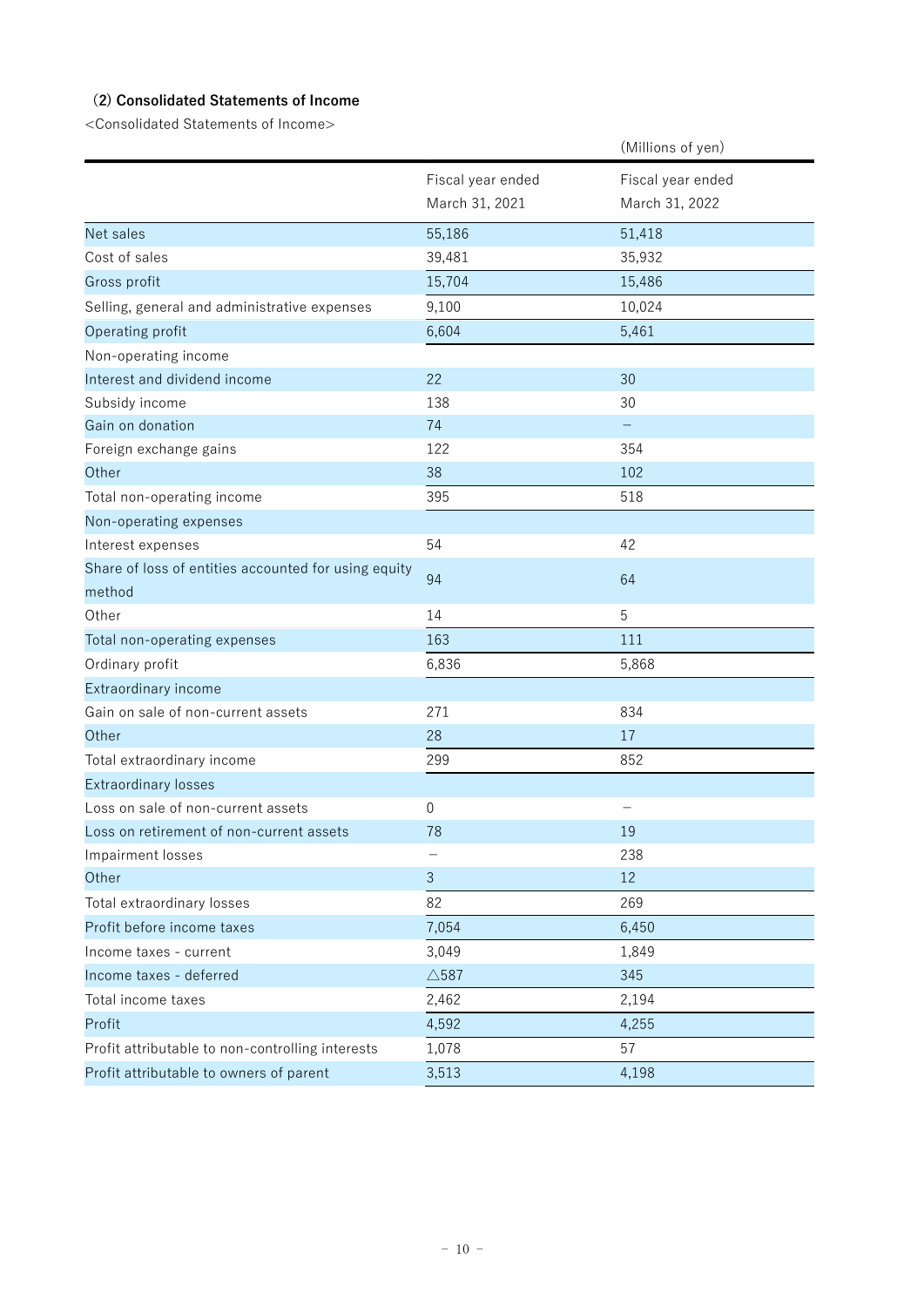<Consolidated statement of comprehensive income>

|                                                                    |                                     | (Millions of yen)                   |
|--------------------------------------------------------------------|-------------------------------------|-------------------------------------|
|                                                                    | Fiscal year ended<br>March 31, 2021 | Fiscal year ended<br>March 31, 2022 |
| Profit                                                             | 4,592                               | 4,255                               |
| Other comprehensive income                                         |                                     |                                     |
| Valuation difference on available-for-sale securities 7            |                                     | 72                                  |
| Foreign currency translation adjustment                            | 423                                 | 148                                 |
| Total other comprehensive income                                   | 430                                 | 221                                 |
| Comprehensive income                                               | 5,022                               | 4,476                               |
| Comprehensive income attributable to                               |                                     |                                     |
| Comprehensive income attributable to owners of<br>parent           | 3,866                               | 4,353                               |
| Comprehensive income attributable to non-<br>controlling interests | 1,156                               | 123                                 |

# (3) Consolidated statement of shareholders' equity

Year ended March 31, 2021

|                                                         |                      |                 |                   | (Millions of yen) |                               |
|---------------------------------------------------------|----------------------|-----------------|-------------------|-------------------|-------------------------------|
|                                                         | Shareholders' equity |                 |                   |                   |                               |
|                                                         | Share capital        | Capital surplus | Retained earnings | Treasury shares   | Total shareholders'<br>equity |
| Balance at beginning of<br>period                       | 2,847                | 2,974           | 24,932            | $\triangle$ 2,126 | 28,628                        |
| Changes during period                                   |                      |                 |                   |                   |                               |
| Dividends of surplus                                    |                      |                 | $\triangle$ 974   |                   | $\triangle$ 974               |
| Profit attributable to<br>owners of parent              |                      |                 | 3,513             |                   | 3,513                         |
| Purchase of treasury shares                             |                      |                 |                   | $\triangle$ 512   | $\triangle$ 512               |
| Disposal of treasury shares                             |                      |                 | $\triangle$ 210   | 723               | 512                           |
| Other                                                   |                      | 3               | 1                 |                   | 4                             |
| Net changes in items other<br>than shareholders' equity |                      |                 |                   |                   |                               |
| Total changes during period                             | $\qquad \qquad -$    | 3               | 2,330             | 210               | 2,543                         |
| Balance at end of period                                | 2,847                | 2,977           | 27,262            | $\triangle$ 1,916 | 31,172                        |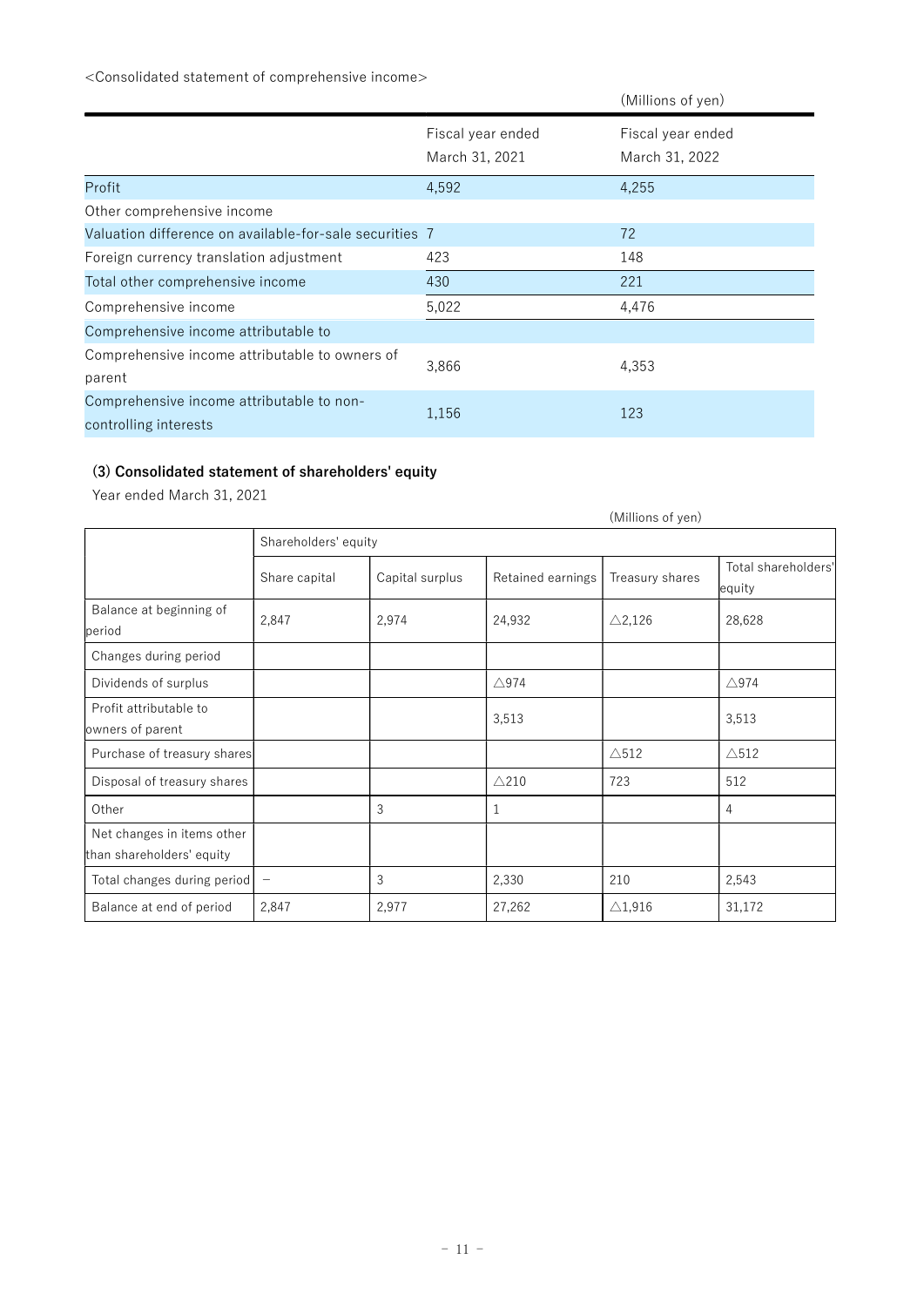|                                                         |                                                                              | Accumulated other comprehensive                  |                                                           |                                |                                   |                     |
|---------------------------------------------------------|------------------------------------------------------------------------------|--------------------------------------------------|-----------------------------------------------------------|--------------------------------|-----------------------------------|---------------------|
|                                                         | income<br>Valuation<br>difference on<br>available-for-<br>sale<br>securities | Foreign<br>currency<br>translation<br>adjustment | Total<br>accumulated<br>other<br>comprehensiv<br>e income | Share<br>acquisition<br>rights | Non-<br>controlling<br>linterests | Total net<br>assets |
| Balance at beginning of<br>period                       | $\triangle$ 0                                                                | $\triangle$ 335                                  | $\triangle$ 335                                           | 7                              | 1,034                             | 29,335              |
| Changes during period                                   |                                                                              |                                                  |                                                           |                                |                                   |                     |
| Dividends of surplus                                    |                                                                              |                                                  |                                                           |                                |                                   | $\triangle$ 974     |
| Profit attributable to<br>owners of parent              |                                                                              |                                                  |                                                           |                                |                                   | 3,513               |
| Purchase of treasury shares                             |                                                                              |                                                  |                                                           |                                |                                   | $\triangle$ 512     |
| Disposal of treasury shares                             |                                                                              |                                                  |                                                           |                                |                                   | 512                 |
| Other                                                   |                                                                              |                                                  |                                                           |                                |                                   | 4                   |
| Net changes in items other<br>than shareholders' equity | $\overline{7}$                                                               | 424                                              | 431                                                       | $\triangle$ 2                  | 606                               | 1,036               |
| Total changes during period                             | $\overline{7}$                                                               | 424                                              | 431                                                       | $\triangle$ 2                  | 606                               | 3,580               |
| Balance at end of period                                | 6                                                                            | 89                                               | 96                                                        | 5                              | 1,641                             | 32,915              |

Year ended March 31, 2022

|                                                                                                 |                      |                 |                   | (Millions of yen) |                               |
|-------------------------------------------------------------------------------------------------|----------------------|-----------------|-------------------|-------------------|-------------------------------|
|                                                                                                 | Shareholders' equity |                 |                   |                   |                               |
|                                                                                                 | Share capital        | Capital surplus | Retained earnings | Treasury shares   | Total shareholders'<br>equity |
| Balance at beginning of period                                                                  | 2,847                | 2.977           | 27,262            | $\triangle$ 1.916 | 31,172                        |
| Cumulative effects of changes in<br>accounting policies                                         |                      |                 | $\triangle$ 100   |                   | $\triangle$ 100               |
| Restated balance                                                                                | 2,847                | 2,977           | 27,161            | $\triangle$ 1,916 | 31,071                        |
| Changes during period                                                                           |                      |                 |                   |                   |                               |
| Dividends of surplus                                                                            |                      |                 | $\triangle$ 1,176 |                   | $\triangle$ 1,176             |
| Profit attributable to owners of<br>parent                                                      |                      |                 | 4,198             |                   | 4,198                         |
| Purchase of treasury shares                                                                     |                      |                 |                   | $\triangle$ 0     | $\triangle 0$                 |
| Transfer from retained earnings<br>to capital surplus                                           |                      | 68              | $\triangle$ 68    |                   |                               |
| Change in ownership interest of<br>parent due to transactions with<br>non-controlling interests |                      | $\triangle$ 540 |                   |                   | $\triangle$ 540               |
| Other                                                                                           |                      | $\triangle$ 2   | $\triangle$ 2     |                   | $\triangle 4$                 |
| Net changes in items other than<br>shareholders' equity                                         |                      |                 |                   |                   |                               |
| Total changes during period                                                                     |                      | $\triangle$ 474 | 2,951             | $\triangle$ 0     | 2,477                         |
| Balance at end of period                                                                        | 2,847                | 2,503           | 30,113            | $\triangle$ 1,916 | 33,548                        |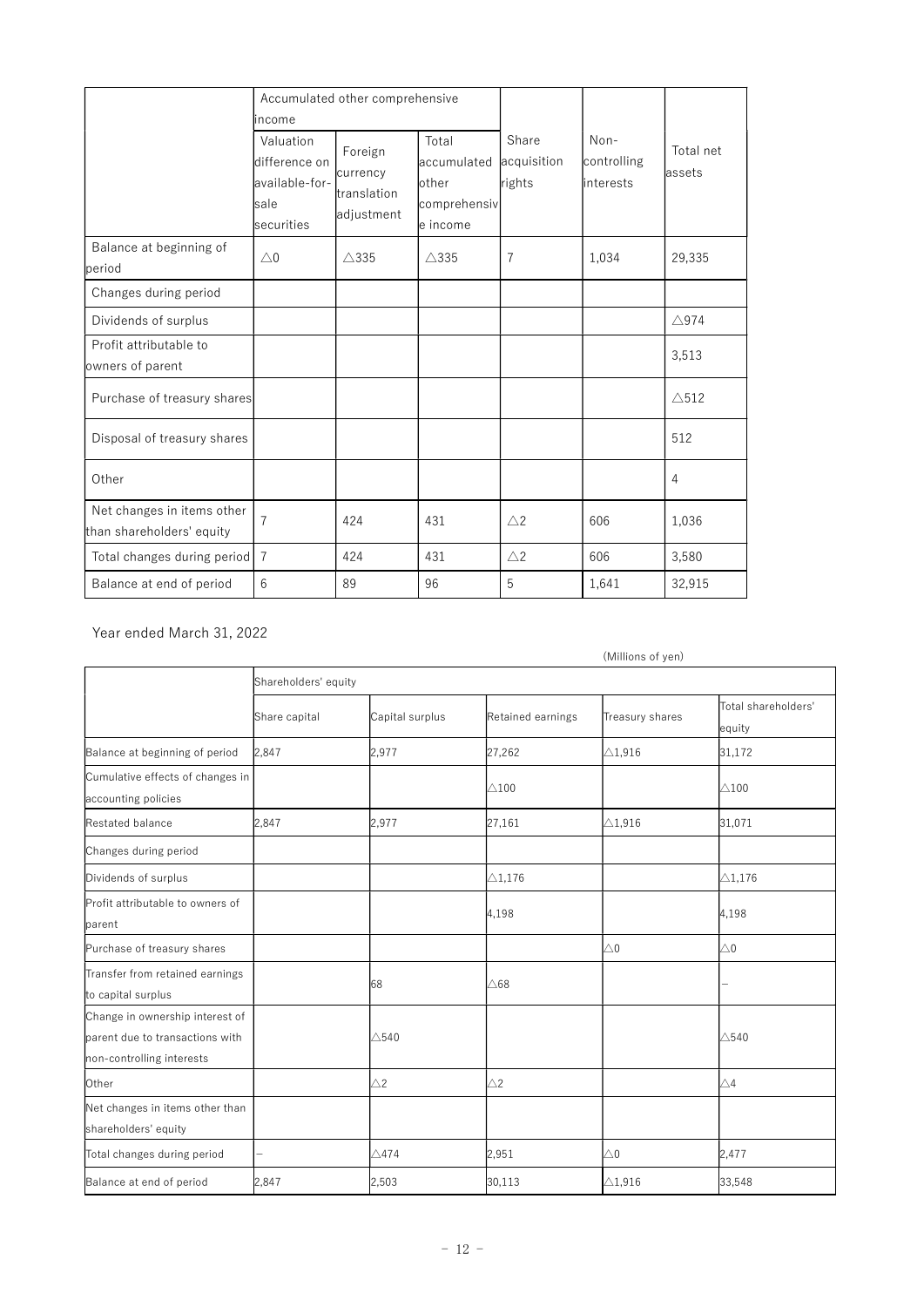|                                                                                                 |                                                                 | Accumulated other comprehensive income           |                                                          |                                |                              |                   |
|-------------------------------------------------------------------------------------------------|-----------------------------------------------------------------|--------------------------------------------------|----------------------------------------------------------|--------------------------------|------------------------------|-------------------|
|                                                                                                 | Valuation<br>difference on<br>available-for-<br>sale securities | Foreign<br>currency<br>translation<br>adjustment | Total<br>accumulated<br>other<br>comprehensive<br>income | Share<br>acquisition<br>rights | Non-controlling<br>interests | Total net assets  |
| Balance at beginning of period                                                                  | 6                                                               | 89                                               | 96                                                       | 5                              | 1,641                        | 32,915            |
| Cumulative effects of changes in<br>accounting policies                                         |                                                                 |                                                  |                                                          |                                |                              | $\triangle$ 100   |
| Restated balance                                                                                | 6                                                               | 89                                               | 96                                                       | 5                              | 1,641                        | 32,814            |
| Changes during period                                                                           |                                                                 |                                                  |                                                          |                                |                              |                   |
| Dividends of surplus                                                                            |                                                                 |                                                  |                                                          |                                |                              | $\triangle$ 1,176 |
| Profit attributable to owners of<br>parent                                                      |                                                                 |                                                  |                                                          |                                |                              | 4,198             |
| Purchase of treasury shares                                                                     |                                                                 |                                                  |                                                          |                                |                              | $\triangle 0$     |
| Transfer from retained earnings<br>to capital surplus                                           |                                                                 |                                                  |                                                          |                                |                              |                   |
| Change in ownership interest of<br>parent due to transactions with<br>non-controlling interests |                                                                 |                                                  |                                                          |                                |                              | $\triangle$ 540   |
| Other                                                                                           |                                                                 |                                                  |                                                          |                                |                              | $\triangle 4$     |
| Net changes in items other than<br>shareholders' equity                                         | 72                                                              | 457                                              | 530                                                      | $\triangle 5$                  | $\triangle$ 1,276            | $\triangle$ 751   |
| Total changes during period                                                                     | 72                                                              | 457                                              | 530                                                      | $\triangle 5$                  | $\triangle$ 1,276            | 1,725             |
| Balance at end of period                                                                        | 79                                                              | 546                                              | 626                                                      |                                | 365                          | 34,540            |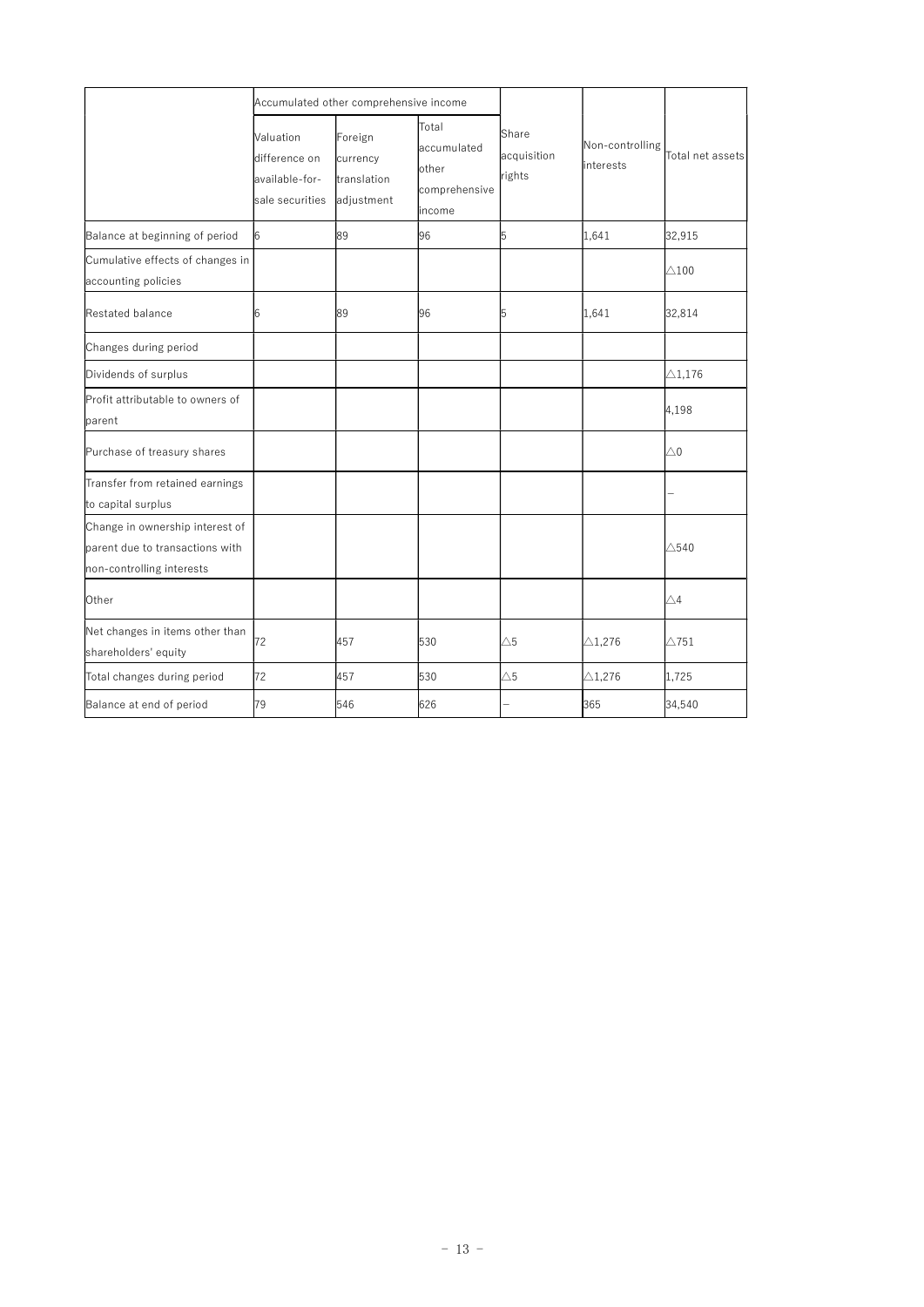# (4) Consolidated Statements of Cash Flows

(Millions of yen)

|                                                                         | Fiscal year ended<br>March 31, 2021 | Fiscal year ended<br>March 31, 2022 |
|-------------------------------------------------------------------------|-------------------------------------|-------------------------------------|
| Cash flows from operating activities                                    |                                     |                                     |
| Profit before income taxes                                              | 7,054                               | 6,450                               |
| Depreciation                                                            | 1,855                               | 1,351                               |
| Amortization of goodwill                                                | 250                                 | 372                                 |
| <b>Impairment losses</b>                                                |                                     | 238                                 |
| Loss (gain) on sale of investment securities                            | $\triangle$ 25                      | $\triangle$ 1                       |
| Increase (decrease) in allowance for doubtful                           | 103                                 |                                     |
| accounts                                                                |                                     | 100                                 |
| Increase (decrease) in provision for bonuses                            | $\triangle$ 0                       | $\triangle$ 8                       |
| Increase (decrease) in provision for product warranties                 | $\triangle$ 139                     | 67                                  |
| Gain on reversal of share acquisition rights                            | $\triangle$ 2                       | $\triangle 5$                       |
| Increase (decrease) in retirement benefit liability                     | 27                                  | 12                                  |
| Increase (decrease) in provision for loss on orders<br>received         | $\triangle$ 50                      | 62                                  |
| Increase (decrease) in provision for share awards                       | 79                                  | 76                                  |
| Interest and dividend income                                            | $\triangle$ 22                      | $\triangle$ 30                      |
| Interest expenses                                                       | 54                                  | 42                                  |
| Loss on sale of notes receivable - trade                                | $\Omega$                            | $\Omega$                            |
| Foreign exchange losses (gains)                                         | $\triangle$ 27                      | $\triangle$ 209                     |
| Share of loss (profit) of entities accounted for using<br>equity method | 94                                  | 64                                  |
| Loss (gain) on sale of property, plant and equipment                    | $\Omega$                            | $\triangle$ 496                     |
| Loss on retirement of property, plant and equipment                     | 78                                  | 19                                  |
| Loss (gain) on sale of intangible assets                                | $\triangle$ 271                     | $\triangle$ 338                     |
| Loss on retirement of intangible assets                                 | $\mathbf{0}$                        | 1                                   |
| Decrease (increase) in trade receivables                                | 5,507                               | $\triangle$ 364                     |
| Decrease (increase) in inventories                                      | 9,021                               | 5,139                               |
| Decrease (increase) in other current assets                             | 1,711                               | $\triangle$ 655                     |
| Decrease (increase) in other non-current assets                         | 41                                  | $\triangle$ 15                      |
| Increase (decrease) in trade payables                                   | $\triangle$ 1,384                   | 542                                 |
| Increase (decrease) in advances received                                | $\triangle$ 3,308                   | $\triangle$ 7,352                   |
| Increase (decrease) in other current liabilities                        | $\triangle$ 23                      | $\mathbf{1}$                        |
| Other, net                                                              | 3                                   | $\Omega$                            |
| Subtotal                                                                | 20,629                              | 5,066                               |
| Interest and dividends received                                         | 22                                  | 30                                  |
| Interest paid                                                           | $\triangle$ 55                      | $\triangle$ 40                      |
| Income taxes paid                                                       | $\triangle$ 1,004                   | $\triangle$ 3,687                   |
| Income taxes refund                                                     | 580                                 | 39                                  |
| Net cash provided by (used in) operating activities                     | 20.173                              | 1.408                               |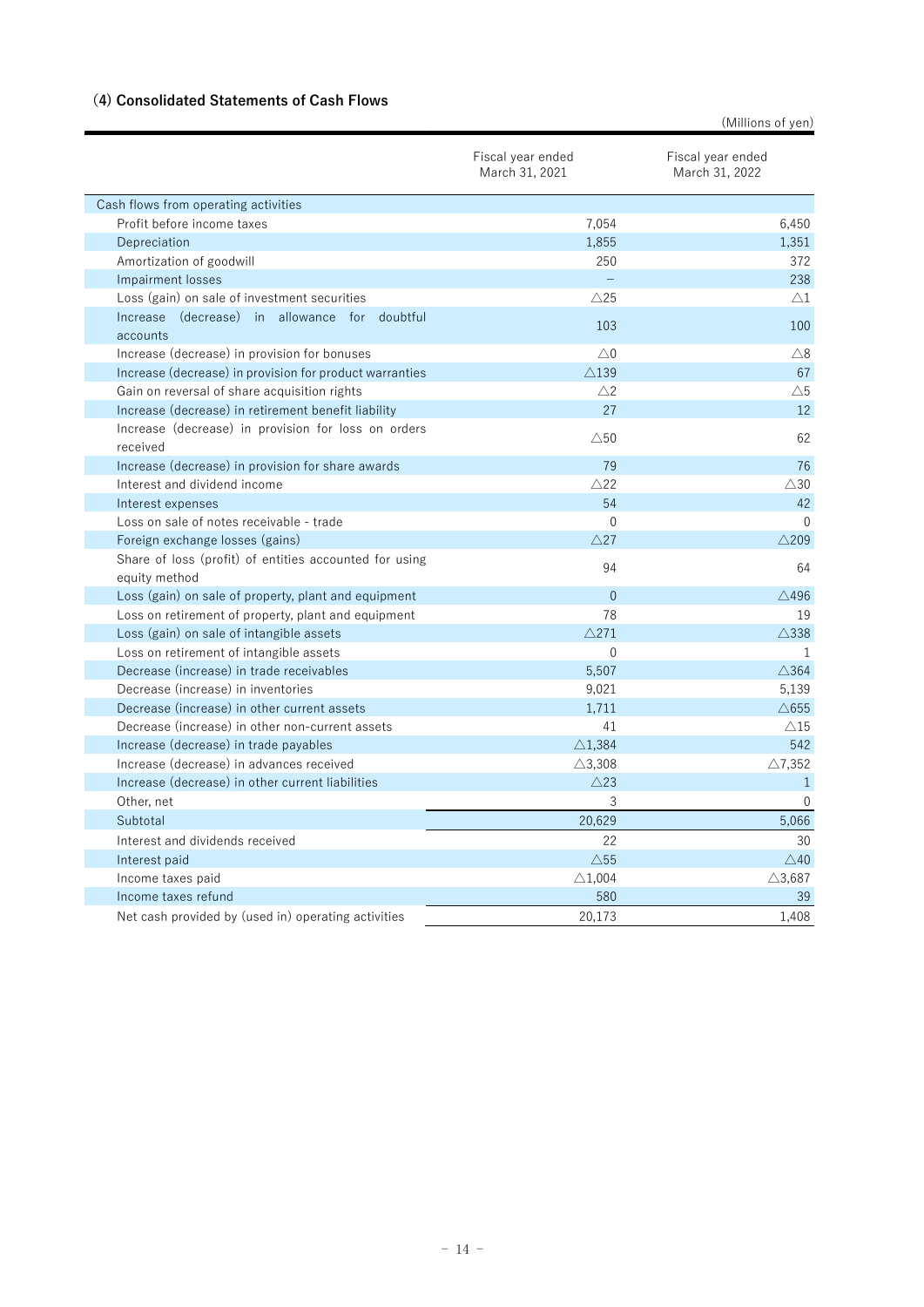|                                                                                                   |                                     | (ivililions of yen <i>)</i>         |
|---------------------------------------------------------------------------------------------------|-------------------------------------|-------------------------------------|
|                                                                                                   | Fiscal year ended<br>March 31, 2021 | Fiscal year ended<br>March 31, 2022 |
| Cash flows from investing activities                                                              |                                     |                                     |
| Purchase of investment securities                                                                 | $\triangle$ 208                     | $\triangle$ 200                     |
| Proceeds from sale of investment securities                                                       | 105                                 | 10                                  |
| Purchase of shares of subsidiaries and associates                                                 |                                     | $\triangle$ 402                     |
| Purchase of shares of subsidiaries resulting in change                                            |                                     |                                     |
| in scope of consolidation                                                                         |                                     | $\triangle$ 132                     |
| Proceeds from purchase of shares of subsidiaries<br>resulting in change in scope of consolidation | 129                                 |                                     |
| Purchase of property, plant and equipment                                                         | $\triangle$ 1.460                   | $\triangle$ 2.048                   |
| Proceeds from sale of property, plant and equipment                                               |                                     | 886                                 |
| Purchase of intangible assets                                                                     | $\triangle$ 137                     | $\triangle$ 176                     |
| Proceeds from sale of intangible assets                                                           | 322                                 | 400                                 |
| Short-term loan advances                                                                          | $\triangle$ 21                      | $\triangle$ 3                       |
| Proceeds from collection of short-term<br>loans<br>receivable                                     | 21                                  | 117                                 |
| Other proceeds                                                                                    |                                     | $\overline{4}$                      |
| Other payments                                                                                    | $\triangle 1$                       | $\triangle$ 9                       |
| Net cash provided by (used in) investing activities                                               | $\triangle$ 1,251                   | $\triangle$ 1,554                   |
| Cash flows from financing activities                                                              |                                     |                                     |
| Proceeds from short-term borrowings                                                               | 7.270                               | 520                                 |
| Repayments of short-term borrowings                                                               | $\triangle$ 7,430                   | $\triangle 301$                     |
| Proceeds from long-term borrowings                                                                | 7,262                               |                                     |
| Repayments of long-term borrowings                                                                | $\triangle$ 3,567                   | $\triangle$ 2,968                   |
| Proceeds from issuance of shares                                                                  | 234                                 | 170                                 |
| Purchase of treasury shares                                                                       | $\triangle$ 512                     | $\triangle 0$                       |
| Proceeds from disposal of treasury shares                                                         | 512                                 |                                     |
| Dividends paid                                                                                    | $\triangle$ 974                     | $\triangle$ 1,176                   |
| Purchase of shares of subsidiaries not resulting in                                               |                                     | $\triangle$ 1,000                   |
| change in scope of consolidation                                                                  |                                     |                                     |
| Dividends paid to non-controlling interests                                                       | $\triangle 821$                     | $\triangle$ 1,083                   |
| Net cash provided by (used in) financing activities                                               | 1,972                               | $\triangle$ 5,839                   |
| Effect of exchange rate change on cash and cash<br>equivalents                                    | 283                                 | 605                                 |
| Net increase (decrease) in cash and cash equivalents                                              | 21,177                              | $\triangle$ 5,380                   |
| Cash and cash equivalents at beginning of period                                                  | 11,981                              | 33,158                              |
| Cash and cash equivalents at end of period                                                        | 33,158                              | 27,778                              |
|                                                                                                   |                                     |                                     |

# (Millions of yen)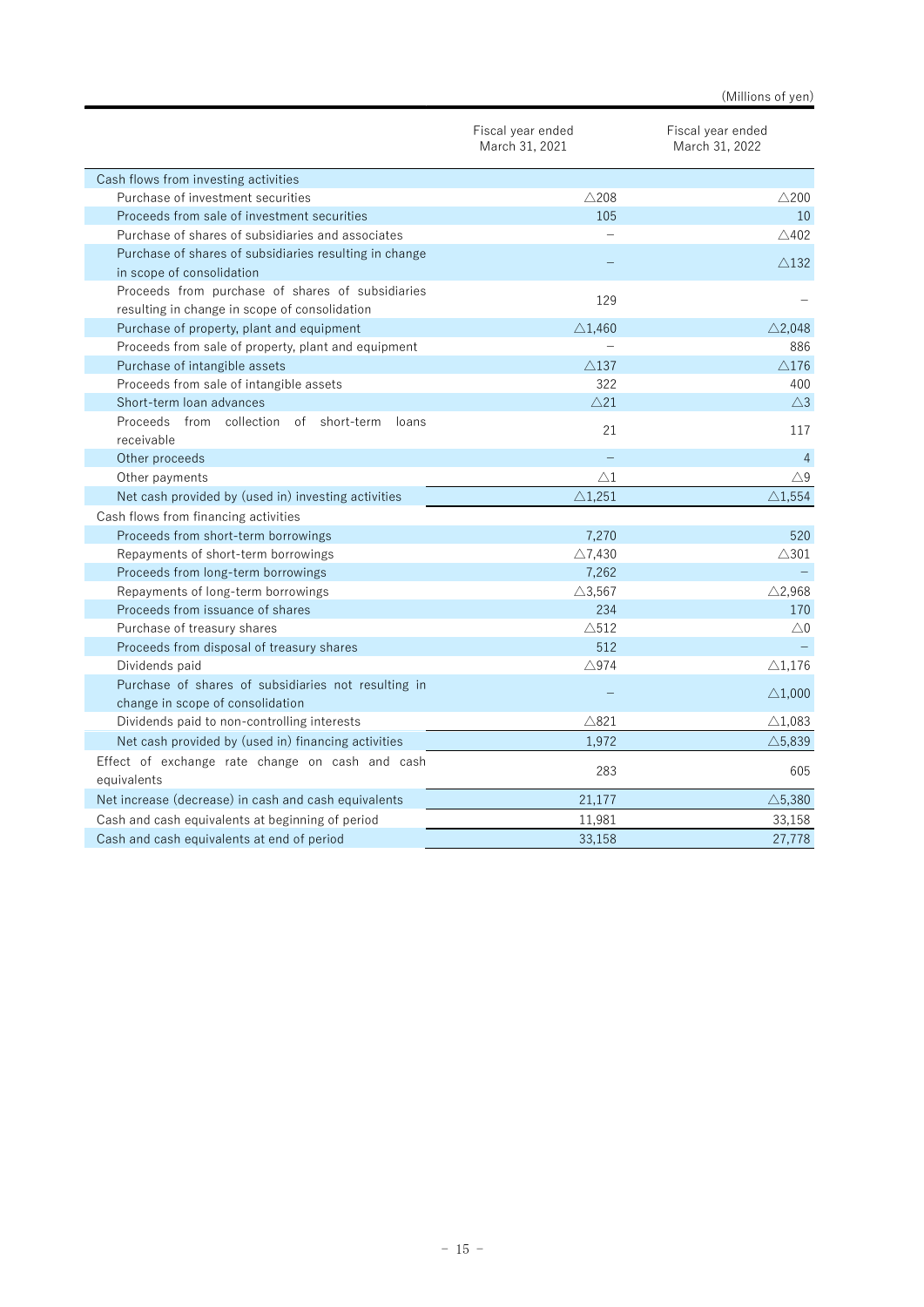### (5) Notes on Consolidated Financial Statements

#### <Notes on Going Concern Assumptions>

Not applicable

# <Note on the Occurrence of Significant Changes in Amount of Shareholder's Equity>

Not applicable

#### <Changes in accounting policies>

### Application of Accounting Standard for Revenue Recognition, etc.

The Company has applied the "Accounting Standard for Revenue Recognition" (ASBJ Statement No. 29, March 31, 2020, hereinafter referred to as the "Accounting Standard for Revenue Recognition") from the beginning of the current first quarter, The Company will recognize revenue at the amount it expects to receive in exchange for the promised goods or services when control of the goods or services is transferred to the customer.

The Group is mainly engaged in the sale of products such as FPD manufacturing equipment and inspection equipment, etc. For products that require installation at the time of delivery to the customer, the Group previously recognized revenue by defining "post-installation confirmation of operation" as the time when the transfer of goods or completion of services and the establishment of consideration are confirmed, but the Group has changed its method of recognizing revenue by identifying performance obligations based on contracts with customers and defining "completion of installation" as the time when the performance obligations are satisfied.

In addition, effective from the first quarter of the current fiscal year, a portion of personnel expenses and other costs that were previously recorded as cost of sales are now recorded as selling, general and administrative expenses.This is due to a review of the scope of cost aggregation as a result of examining the positioning of costs related to performance obligations related to equipment sales, triggered by the application of the "Accounting Standard for Revenue Recognition" from the first quarter of the current fiscal year.

For the application of the revenue recognition accounting standard, etc., the Company follows the transitional treatment prescribed in the proviso of paragraph 84 of the revenue recognition accounting standard. Then, the cumulative effect of retrospective application of the new accounting policy prior to the beginning of the first quarter of the current fiscal year is added to or deducted from retained earnings at the beginning of the first quarter of the current fiscal year, and the new accounting policy is applied from the relevant beginning balance.

As a result, net sales for the first quarter of the current fiscal year decreased by 822 million yen, cost of sales decreased by 852 million yen, selling, general and administrative expenses increased by 237 million yen, and operating income, ordinary income and income before income taxes and minority interests decreased by 207 million yen respectively. In addition, the balance of retained earnings at the beginning of the period decreased by 100 million yen.

In accordance with the transitional treatment prescribed in Paragraph 89-2 of the Accounting Standard for Revenue Recognition, no reclassification has been made for the previous fiscal year using the new presentation method. In addition, in accordance with the transitional treatment prescribed in Paragraph 28-15 of the "Accounting Standard for Quarterly Financial Reporting" (ASBJ Statement No. 12, March 31, 2020), information on revenue from contracts with customers for the first quarter of the previous fiscal year has not been broken down.

#### Application of Accounting Standards for Calculation of Fair Value, etc.

The "Accounting Standard for Measurement of Fair Value" (ASBJ Statement No. 30, July 4, 2019; hereinafter referred to as the "Accounting Standard for Measurement of Fair Value") has been adopted from the beginning of the current first quarter. In accordance with the transitional treatment prescribed in Paragraph 19 of the Accounting Standard for Market Value Measurements and Paragraph 44-2 of the Accounting Standard for Financial Instruments (ASBJ Statement No. 10, July 4, 2019), the new accounting policies prescribed by the Accounting Standard for Market Value Measurements, etc. will be applied prospectively.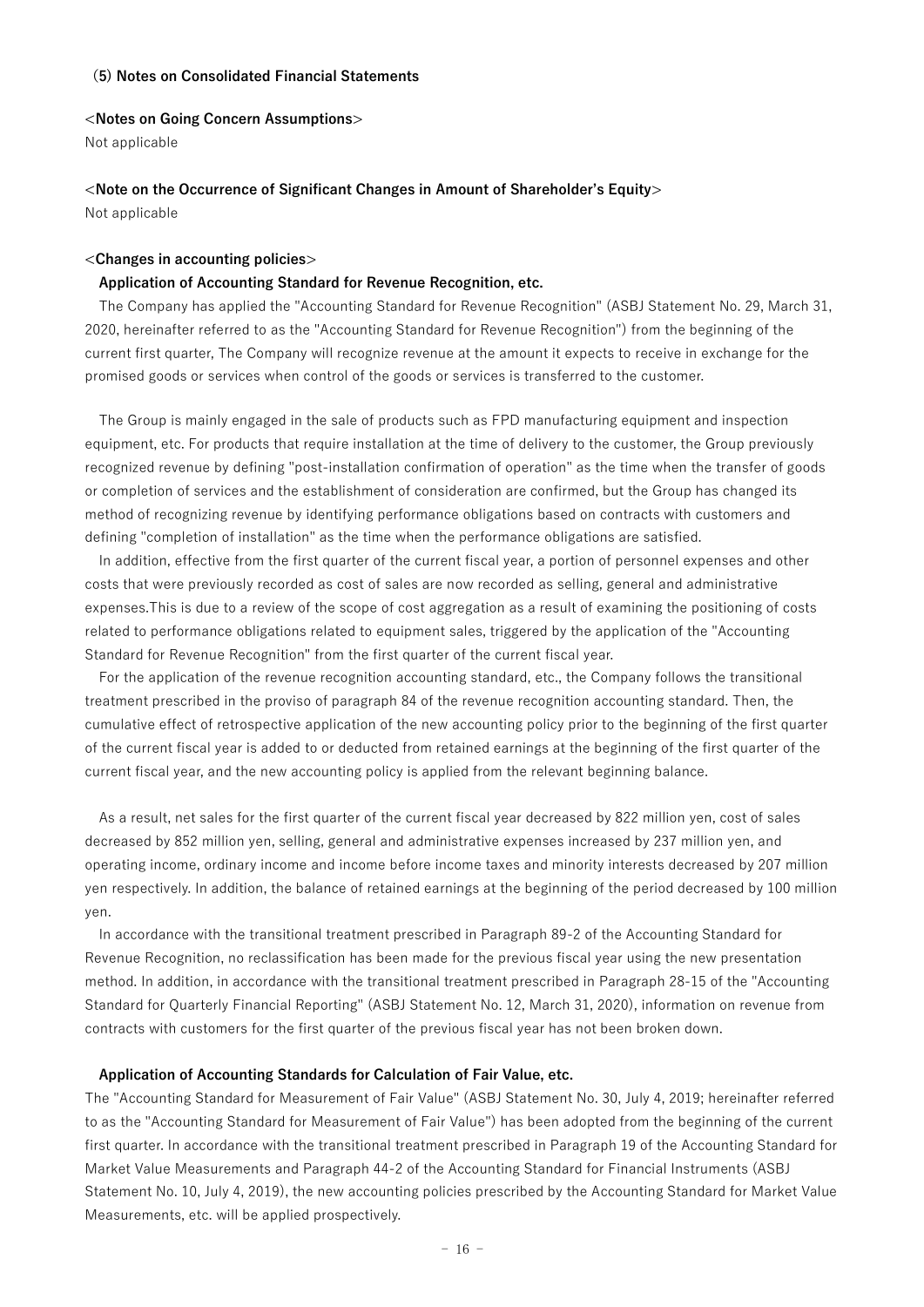# <Segment Information etc.>

# 【Segments Information】

# 1. Overview of Reportable Segments

 The Group's reportable segments provide separate financial information of the Group's constituent units. The Board of Directors regularly reviews them to determine the allocation of management resources and evaluate their performance.

 The Group consists of industry segments based on the Company and its consolidated subsidiaries. The two reportable segments are "FPD business" and "Semiconductor business. The overview of each reportable segment is as follows.

# (FPD Business)

 The FPD business develops, designs, manufactures, sells, and provides related services for manufacturing equipment, inspection equipment, and photomask equipment, as well as materials and components, including evaporation masks for OLEDs.

# (Semiconductor Business)

 The semiconductor business develops, designs, manufactures, sells, and provides related services for manufacturing equipment, inspection equipment, and equipment for photomasks.

# 2. Method of calculating sales, profit or loss, assets, liabilities, and other items by reportable segment

 The accounting method of reportable segments is in accordance with the accounting policies adopted to prepare consolidated financial statements.

 Income of reportable segments is based on operating income. Inter-segment revenues and transfers are based on prevailing market prices.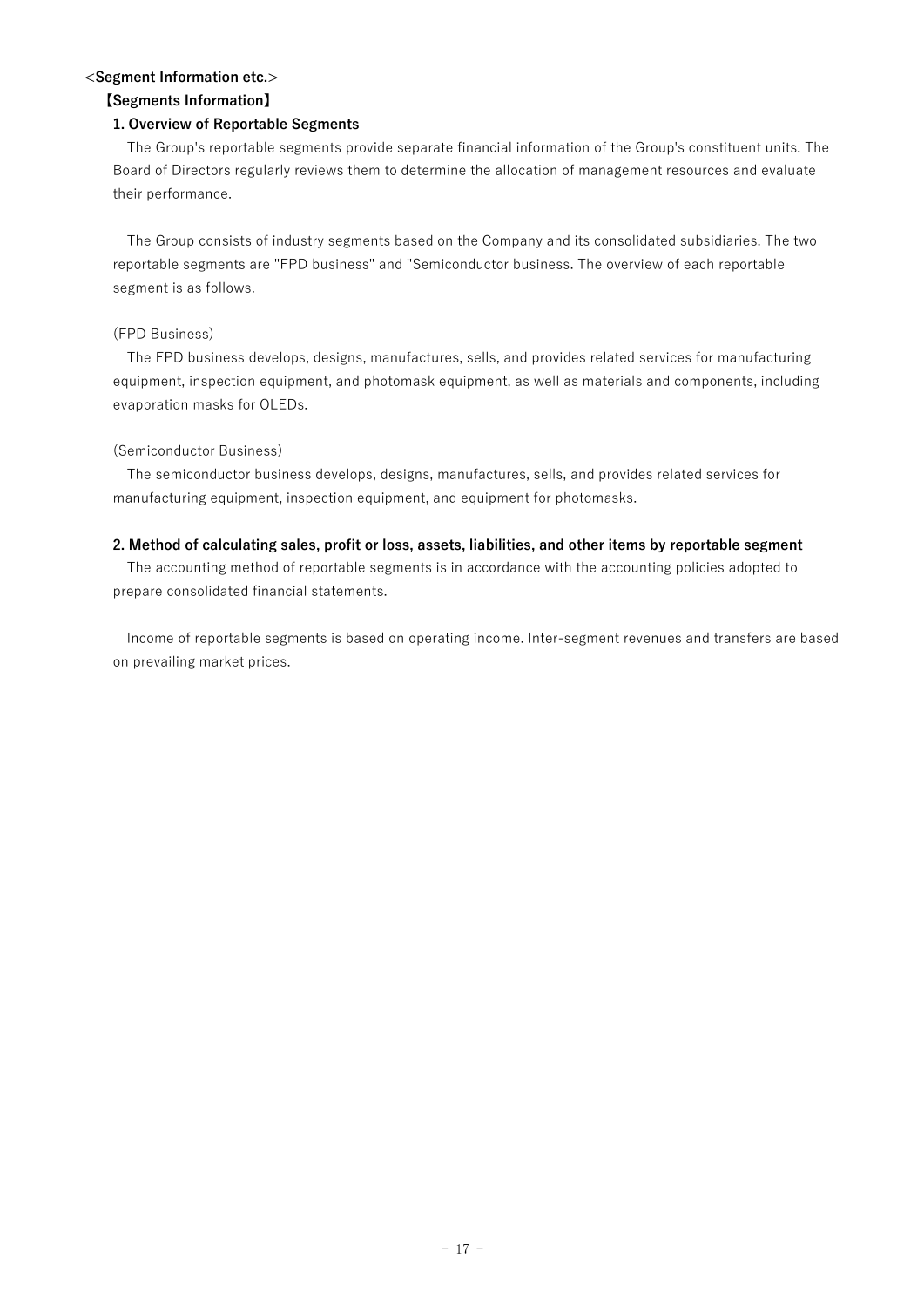# 3. Information on net sales, income or loss, assets, liabilities and other items by reportable segment

| 3. Information on net sales, income or loss, assets, liabilities and other items by reportable segment                                                                       |                        |                         |                 |                        |                      |                                              |
|------------------------------------------------------------------------------------------------------------------------------------------------------------------------------|------------------------|-------------------------|-----------------|------------------------|----------------------|----------------------------------------------|
|                                                                                                                                                                              |                        |                         |                 |                        |                      |                                              |
| I Previous Consolidated Financial Year (from April 1, 2020 to March 31, 2021)                                                                                                |                        |                         |                 |                        |                      |                                              |
|                                                                                                                                                                              |                        | Reportable segments     |                 |                        |                      | (Unit: Million JPY)                          |
|                                                                                                                                                                              | <b>FPD</b>             | SEMI                    |                 |                        | Adjustment           | Amount recorded in                           |
|                                                                                                                                                                              | business               | business                | Total           | Other $(*1)$           | $(*2)$               | consolidated financial<br>statements(*3)     |
| Sales                                                                                                                                                                        |                        |                         |                 |                        |                      |                                              |
| Sales to external customers                                                                                                                                                  | 52,941                 | 2,241                   | 55,183          |                        |                      | 55,186                                       |
| Intersegment sales and transfers                                                                                                                                             | 11<br>52,952           |                         | 11              | 3                      | $\triangle$ 11       |                                              |
| Total<br>Segment profit (Aloss)                                                                                                                                              | 6,752                  | 2,411                   | 55,194<br>6,755 | $\triangle$ 151        | $\triangle$ 11       | 55,186<br>6,604                              |
| *1 "Other" is a business segment not included in the reportable segments and includes OLED lighting, etc.                                                                    |                        |                         |                 |                        |                      |                                              |
|                                                                                                                                                                              |                        |                         |                 |                        |                      |                                              |
|                                                                                                                                                                              |                        |                         |                 |                        |                      |                                              |
| *2 "Adjustment" represents elimination of intersegment transactions.<br>*3 Segment income (loss) is adjusted with operating income in the consolidated financial statements. |                        |                         |                 |                        |                      |                                              |
|                                                                                                                                                                              |                        |                         |                 |                        |                      |                                              |
|                                                                                                                                                                              |                        |                         |                 |                        |                      |                                              |
| II Previous Consolidated Financial Year (from April 1, 2020 to March 31, 2021)                                                                                               |                        |                         |                 |                        |                      |                                              |
|                                                                                                                                                                              |                        | Reportable segments     |                 |                        |                      | (Unit: Million JPY)                          |
|                                                                                                                                                                              | <b>FPD</b><br>business | <b>SEMI</b><br>business | Total           | $Other(*1)$            | Adjustment<br>$(*2)$ | Amount recorded in<br>consolidated financial |
| Sales                                                                                                                                                                        |                        |                         |                 |                        |                      | statements(*3)                               |
| Sales to external customers                                                                                                                                                  | 43,375                 | 7,679                   | 51,054          | 363                    |                      | 51,418                                       |
| Intersegment sales and transfers                                                                                                                                             | 42                     |                         | 42              |                        | $\triangle$ 42       |                                              |
| Total<br>Segment profit (Aloss)                                                                                                                                              | 43,417<br>5,103        | 7,679<br>553            | 51,097<br>5,656 | 363<br>$\triangle$ 194 | $\triangle$ 42       | 51,418<br>5,461                              |

|                                                                                                                                      |                        | Reportable segments |        |                 |                      | (UTIIL: IVIIIIIOII JF T)                                       |
|--------------------------------------------------------------------------------------------------------------------------------------|------------------------|---------------------|--------|-----------------|----------------------|----------------------------------------------------------------|
|                                                                                                                                      | <b>FPD</b><br>business | SEMI<br>business    | Total  | $Other(*)$      | Adjustment<br>$(*2)$ | Amount recorded in<br>consolidated financial<br>statements(*3) |
| Sales                                                                                                                                |                        |                     |        |                 |                      |                                                                |
| Sales to external customers                                                                                                          | 52.941                 | 2,241               | 55,183 |                 |                      | 55,186                                                         |
| Intersegment sales and transfers                                                                                                     | 11                     |                     | 11     |                 | $\triangle$ 11       |                                                                |
| Total                                                                                                                                | 52,952                 | 2,411               | 55,194 | $\mathcal{R}$   | $\triangle$ 11       | 55,186                                                         |
| Segment profit (△loss)                                                                                                               | 6.752                  |                     | 6,755  | $\triangle$ 151 |                      | 6,604                                                          |
| *1 "Other" is a business segment not included in the reportable segments and includes OLED lighting, etc.                            |                        |                     |        |                 |                      |                                                                |
| *2 "Adjustment" represents elimination of intersegment transactions.                                                                 |                        |                     |        |                 |                      |                                                                |
| *3 Segment income (loss) is adjusted with operating income in the consolidated financial statements.                                 |                        |                     |        |                 |                      |                                                                |
|                                                                                                                                      |                        |                     |        |                 |                      |                                                                |
|                                                                                                                                      |                        |                     |        |                 |                      |                                                                |
|                                                                                                                                      |                        |                     |        |                 |                      |                                                                |
| Il Previous Consolidated Financial Year (from April 1, 2020 to March 31, 2021)                                                       |                        |                     |        |                 |                      |                                                                |
|                                                                                                                                      |                        | Reportable segments |        |                 |                      | (Unit: Million JPY)                                            |
|                                                                                                                                      | <b>FPD</b>             | <b>SEMI</b>         |        |                 | Adjustment           | Amount recorded in                                             |
|                                                                                                                                      | business               | business            | Total  | $Other(*)$      | $(*2)$               | consolidated financial                                         |
|                                                                                                                                      |                        |                     |        |                 |                      | statements(*3)                                                 |
| Sales                                                                                                                                |                        |                     |        |                 |                      |                                                                |
| Sales to external customers                                                                                                          | 43,375                 | 7,679               | 51,054 | 363             |                      | 51,418                                                         |
| Intersegment sales and transfers                                                                                                     | 42                     |                     | 42     |                 | $\triangle$ 42       |                                                                |
| Total                                                                                                                                | 43,417                 | 7,679               | 51,097 | 363             | $\triangle$ 42       | 51,418                                                         |
| Segment profit (Aloss)                                                                                                               | 5.103                  | 553                 | 5,656  | $\triangle$ 194 |                      | 5,461                                                          |
| *1 "Other" is a business segment not included in the reportable segments and includes OLED lighting, Agriculture business and so on. |                        |                     |        |                 |                      |                                                                |
| *2 "Adjustment" represents elimination of intersegment transactions.                                                                 |                        |                     |        |                 |                      |                                                                |
| *3 Segment income (loss) is adjusted with operating income in the consolidated financial statements.                                 |                        |                     |        |                 |                      |                                                                |
|                                                                                                                                      |                        |                     |        |                 |                      |                                                                |
|                                                                                                                                      |                        |                     |        |                 |                      |                                                                |
| 4. Matters concerning changes in reportable segments, etc.                                                                           |                        |                     |        |                 |                      |                                                                |
| In accordance with the quantitative criteria, the Company's reportable segment was changed to "FPD business"                         |                        |                     |        |                 |                      |                                                                |
| only, and the segment information was omitted. In the current consolidated fiscal year, the quantitative                             |                        |                     |        |                 |                      |                                                                |
| importance of the semiconductor business has increased. We have changed our reportable segments into two                             |                        |                     |        |                 |                      |                                                                |
|                                                                                                                                      |                        |                     |        |                 |                      |                                                                |

#### 4. Matters concerning changes in reportable segments, etc.

In accordance with the quantitative criteria, the Company's reportable segment was changed to "FPD business" only, and the segment information was omitted. In the current consolidated fiscal year, the quantitative importance of the semiconductor business has increased. We have changed our reportable segments into two segments, "FPD business" and "Semiconductor business. Information on business segments not included in the reportable segments was disclosed as "Other.

Segment information for the previous fiscal year has been restated in accordance with the new reportable segment classifications.

 Business segments that are generally similar in terms of markets, types of customers, and services are aggregated.